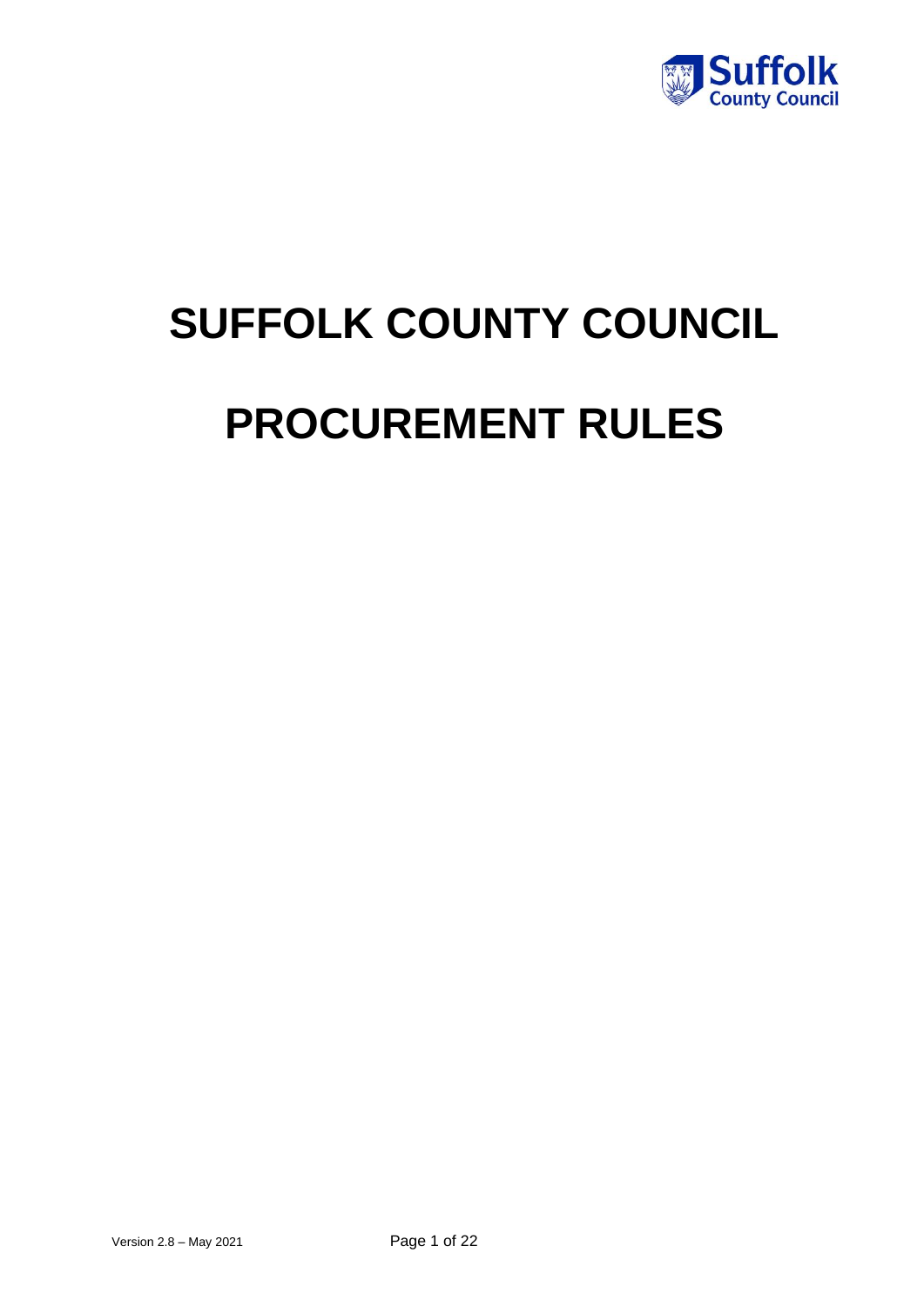

# **TABLE OF CONTENTS**

| $\mathbf{1}$ .  |  |  |  |  |
|-----------------|--|--|--|--|
| 2.              |  |  |  |  |
| 3.              |  |  |  |  |
| 4.              |  |  |  |  |
| 5.              |  |  |  |  |
| 6.              |  |  |  |  |
| 7.              |  |  |  |  |
| 8.              |  |  |  |  |
| 9.              |  |  |  |  |
|                 |  |  |  |  |
| 11 <sub>1</sub> |  |  |  |  |
|                 |  |  |  |  |
|                 |  |  |  |  |
|                 |  |  |  |  |
|                 |  |  |  |  |
|                 |  |  |  |  |
|                 |  |  |  |  |

# **NOTICE TO EXTERNAL PARTIES**

- These Rules shall not create or form a part of any contract or binding undertaking, express or  $\bullet$ implied, with any third party.
- In seeking Quotations or inviting Tenders the Council is not making an offer to enter into any contract for the supply of goods, services or works and does not bind itself to accept any offer it  $\bullet$ receives.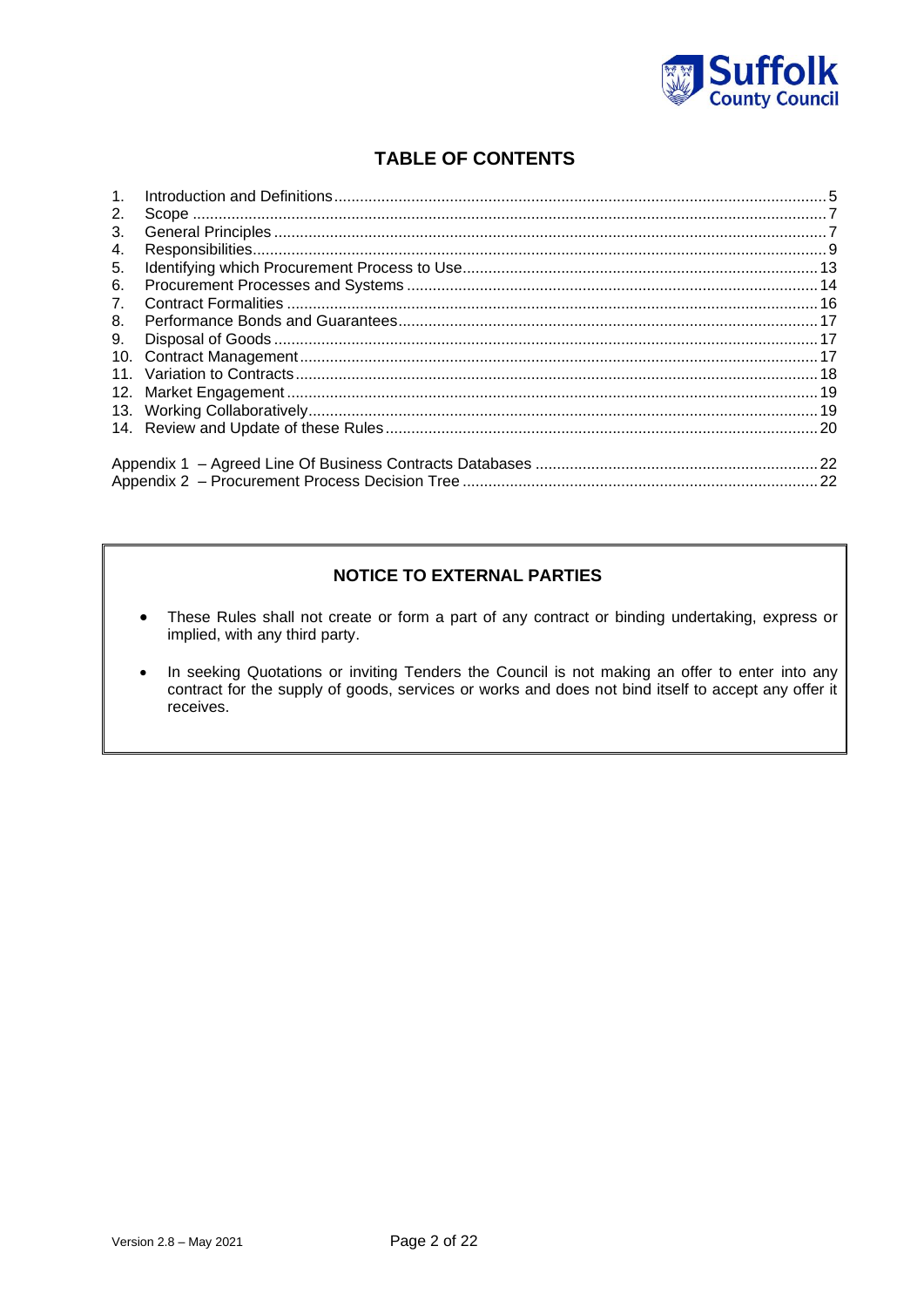

| <b>VERSION CONTROL</b>          |                   |                                                                                                                                                                                                                                                                                                                                                                                                                                                                                                 |                     |  |  |
|---------------------------------|-------------------|-------------------------------------------------------------------------------------------------------------------------------------------------------------------------------------------------------------------------------------------------------------------------------------------------------------------------------------------------------------------------------------------------------------------------------------------------------------------------------------------------|---------------------|--|--|
| <b>Version</b><br><b>Number</b> | <b>Date</b>       | <b>Description</b>                                                                                                                                                                                                                                                                                                                                                                                                                                                                              | <b>Author</b>       |  |  |
| V1.0                            | May 2011          | Final - Approved by Full Council<br>26th May 2011.                                                                                                                                                                                                                                                                                                                                                                                                                                              | <b>Richard Hall</b> |  |  |
| V1.1                            | December 2011     | New EU Advertising Thresholds                                                                                                                                                                                                                                                                                                                                                                                                                                                                   | <b>Ashley Sale</b>  |  |  |
| V1.2                            | February 2012     | Correct paragraph numbering                                                                                                                                                                                                                                                                                                                                                                                                                                                                     | Katrine O'Rourke    |  |  |
| V1.3                            | <b>June 2012</b>  | Reference to Public Services<br>(Social Value) Act 2012 (see<br>3.2.4)                                                                                                                                                                                                                                                                                                                                                                                                                          | <b>Ashley Sale</b>  |  |  |
| V1.4                            | December 2012     | <b>Replaced Director of Corporate</b><br>Services with Director of<br>Corporate Services Para 4.2.8<br>and Appendix 1 removed                                                                                                                                                                                                                                                                                                                                                                   | <b>Richard Hall</b> |  |  |
| V1.5                            | January 2014      | Revised EU thresholds from<br>01/01/2014                                                                                                                                                                                                                                                                                                                                                                                                                                                        | <b>Richard Hall</b> |  |  |
| V1.6                            | <b>March 2015</b> | Updated to reflect requirements<br>of the revised EU procurement<br>Rules 2014 and the Public<br>Contracts Regulations 2015.<br>They were approved by Full<br>Council on 19th March 2015.                                                                                                                                                                                                                                                                                                       | <b>Richard Hall</b> |  |  |
| V1.7                            | March 2015        | Correct formatting/numbering                                                                                                                                                                                                                                                                                                                                                                                                                                                                    | Katrine O'Rourke    |  |  |
| V1.8                            | March 2015        | Updated Para 5.7 to include<br>advertising on Contracts Finder<br>of all awards over £25,000                                                                                                                                                                                                                                                                                                                                                                                                    | <b>Richard Hall</b> |  |  |
| V1.9                            | Jan 2016          | <b>Updated EU Thresholds</b>                                                                                                                                                                                                                                                                                                                                                                                                                                                                    | <b>Richard Hall</b> |  |  |
| V <sub>2.0</sub>                | Jan 2016          | Updated paragraph numbering at<br>para 8.1.1 & 8.1.2                                                                                                                                                                                                                                                                                                                                                                                                                                            | Katrine O'Rourke    |  |  |
| V <sub>2.1</sub>                | <b>Mar 2016</b>   | Updated para 12.1 to reference<br>correct document                                                                                                                                                                                                                                                                                                                                                                                                                                              | Katrine O'Rourke    |  |  |
| V2.2                            | <b>July 2017</b>  | <b>Updated Director of Corporate</b><br>Services responsibilities Para<br>4.2.10                                                                                                                                                                                                                                                                                                                                                                                                                | <b>Richard Hall</b> |  |  |
| V <sub>2.3</sub>                | Jan 2018          | <b>Updated EU Threshold Values</b><br>from PPN 04/17                                                                                                                                                                                                                                                                                                                                                                                                                                            | <b>Richard Hall</b> |  |  |
| V2.4                            | Mar 2018          | Updated references to Director of<br>Resource Management to<br>Director of Corporate Services                                                                                                                                                                                                                                                                                                                                                                                                   | <b>Richard Hall</b> |  |  |
| V2.5                            | October 2020      | Updated references to Director of<br><b>Corporate Services to Deputy</b><br>Chief Executive, Head of<br>Procurement to Head of Assets<br>and Investment, reference to<br><b>Equality and Diversity to</b><br>Equalities and Inclusion, EU<br><b>Threshold Values from</b><br>PPN06/19/, to include reference<br>to Social Value in addition to the<br>Social Value themes, reference<br>to Modern Slavery and Service<br><b>Subsidy Agreements</b><br>(Tendering) (England)<br>Regulations 2002 | Katrina Browning    |  |  |
| V2.6                            | January 2021      | Updated references to OJEU,<br>Sub OJEU and EU Threshold,<br>contract database recording,                                                                                                                                                                                                                                                                                                                                                                                                       | Katrina Browning    |  |  |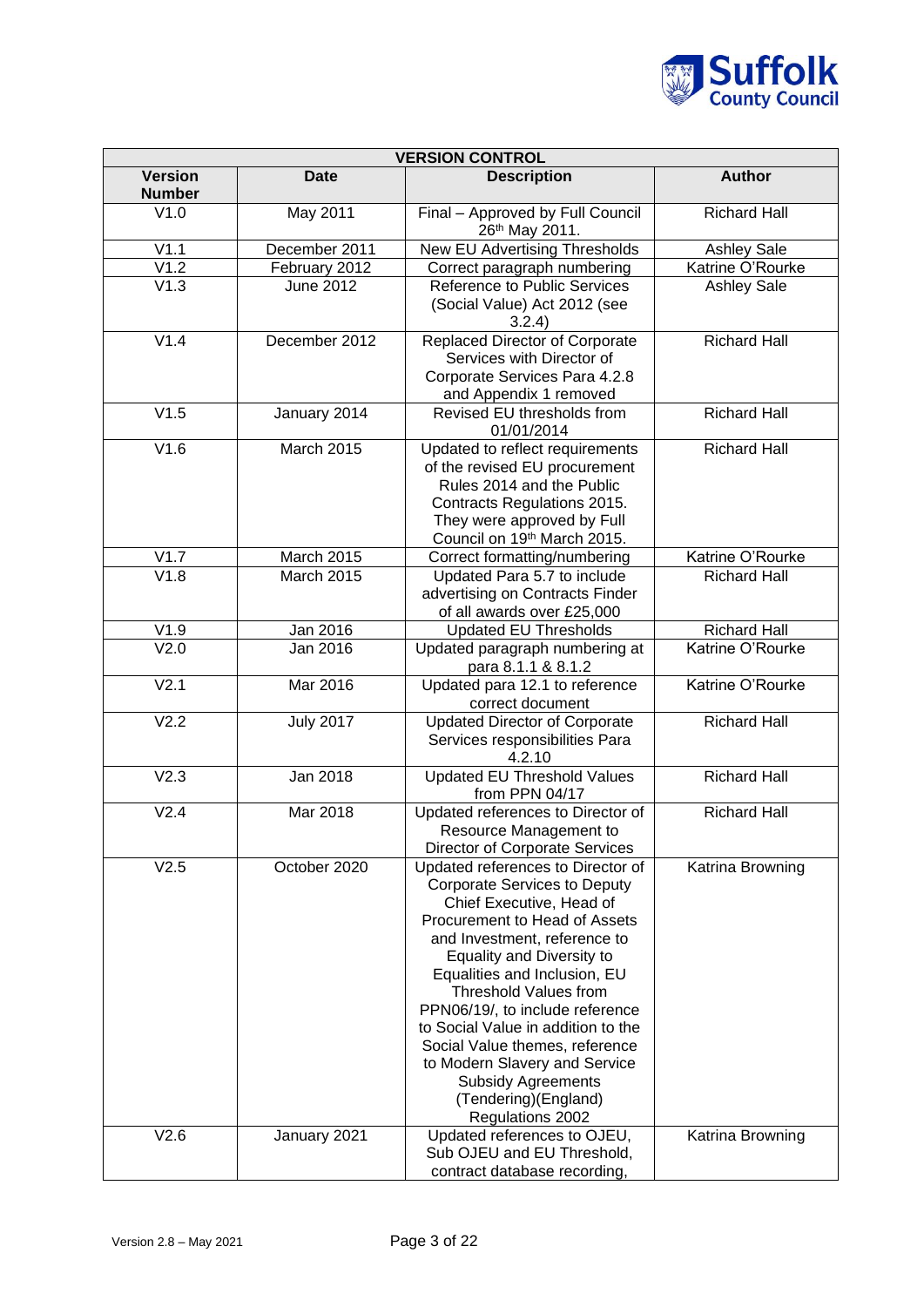

|      |                   | references to Contracts Finder<br>thresholds, Decision Tree |                  |
|------|-------------------|-------------------------------------------------------------|------------------|
|      |                   | updated. Inclusion of above                                 |                  |
|      |                   | Threshold tenders to be                                     |                  |
|      |                   | advertised on Find A Tender,                                |                  |
|      |                   | PCR15 Reg 32, Light Touch                                   |                  |
|      |                   | Regime, reserving below                                     |                  |
|      |                   | threshold procurements                                      |                  |
|      |                   | (PPN11/20), list of agreed line of                          |                  |
|      |                   | business contract databases.                                |                  |
| V2.7 | <b>March 2021</b> | Removal of reserving below                                  | Katrina Browning |
|      |                   | threshold procurements by                                   |                  |
|      |                   | geographical area (UK/Suffolk)                              |                  |
|      |                   | whilst waiting on further advice                            |                  |
|      |                   | from the Cabinet Office                                     |                  |
|      |                   | regarding the PPN 11/20 and the                             |                  |
|      |                   | advice to Local Government.                                 |                  |
| V2.8 | May 2021          | 1.7.15 - Light Touch Procurement                            | Katrina Browning |
|      |                   | Threshold - typo                                            |                  |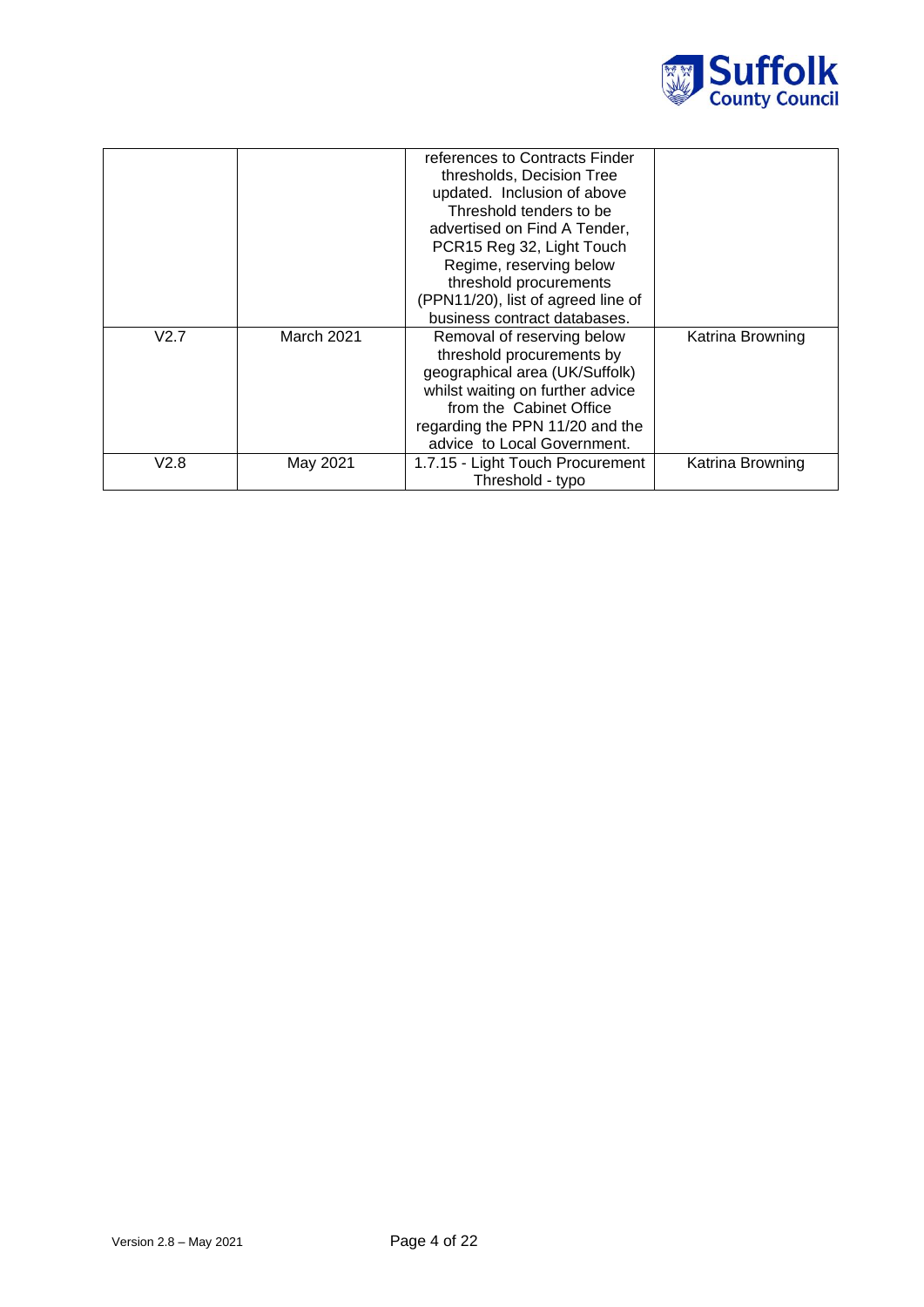

# **PROCUREMENT RULES**

# <span id="page-4-0"></span>**1. Introduction and Definitions**

- 1.1.The Council needs to obtain best value and continuous improvement from all of its procurement activity, consistent with its policy objectives and priorities and procurement strategy.
- 1.2.The Council must undertake all procurement and commissioning activity in a responsible manner which is auditable, accountable and aims to secure effective and continuing market competition.
- 1.3.The Council must deal responsibly with the marketplace, acting in an open, honest and equitable manner applying objective criteria to procurement and decision-making activity.
- 1.4.The Council uses electronic procurement (e-Sourcing) to undertake its day to day Quotation and Tendering processes.
- 1.5. In undertaking procurement, the Council has to comply with a range of legal requirements that apply to public sector procurement activity.
- 1.6.These Procurement Rules are not intended to provide guidelines on the best way to purchase goods, services or works but set out the minimum requirements to be followed when undertaking a procurement process.
- 1.7. In these Rules, the following words and phrases have been used and shall have the meanings attributed to them as below.
	- 1.7.1 "Accredited Providers" means, providers of Social, and Other Specific Services, as defined in Schedule 3 of the Public Contracts Regulations 2015 and who are subject to external registration, inspection and rating;
	- 1.7.2 "CPV Code" means, the nomenclature established by the European Union and known as the 'common procurement vocabulary';
	- 1.7.3 "Consideration" means, something given in return for the goods, services or works which the law recognises as creating a binding contract, such as money etc.;
	- 1.7.4 "Contract Management Policy and Framework" means, the Council's policy and guidance regarding the on-going management of contracts to secure continuous improvement and minimise contractual risk;
	- 1.7.5 "Contracts Finder" means, the government opportunities portal where all open competitive opportunities in excess of a minimum threshold Total Aggregate Value of £25,000 must be advertised and awards published;
	- 1.7.6 "Corporate Contract" means, a contract, framework agreement or other arrangement entered into by the Deputy Chief Executive on behalf of the Council to supply goods, services or works that are in common usage across the Council;
	- 1.7.7 "e-Sourcing" means, the web-based electronic system used by the council to hold data on contracts and grant funding, undertake Quotations, Tenders and e-auctions and known as 'Suffolk Sourcing';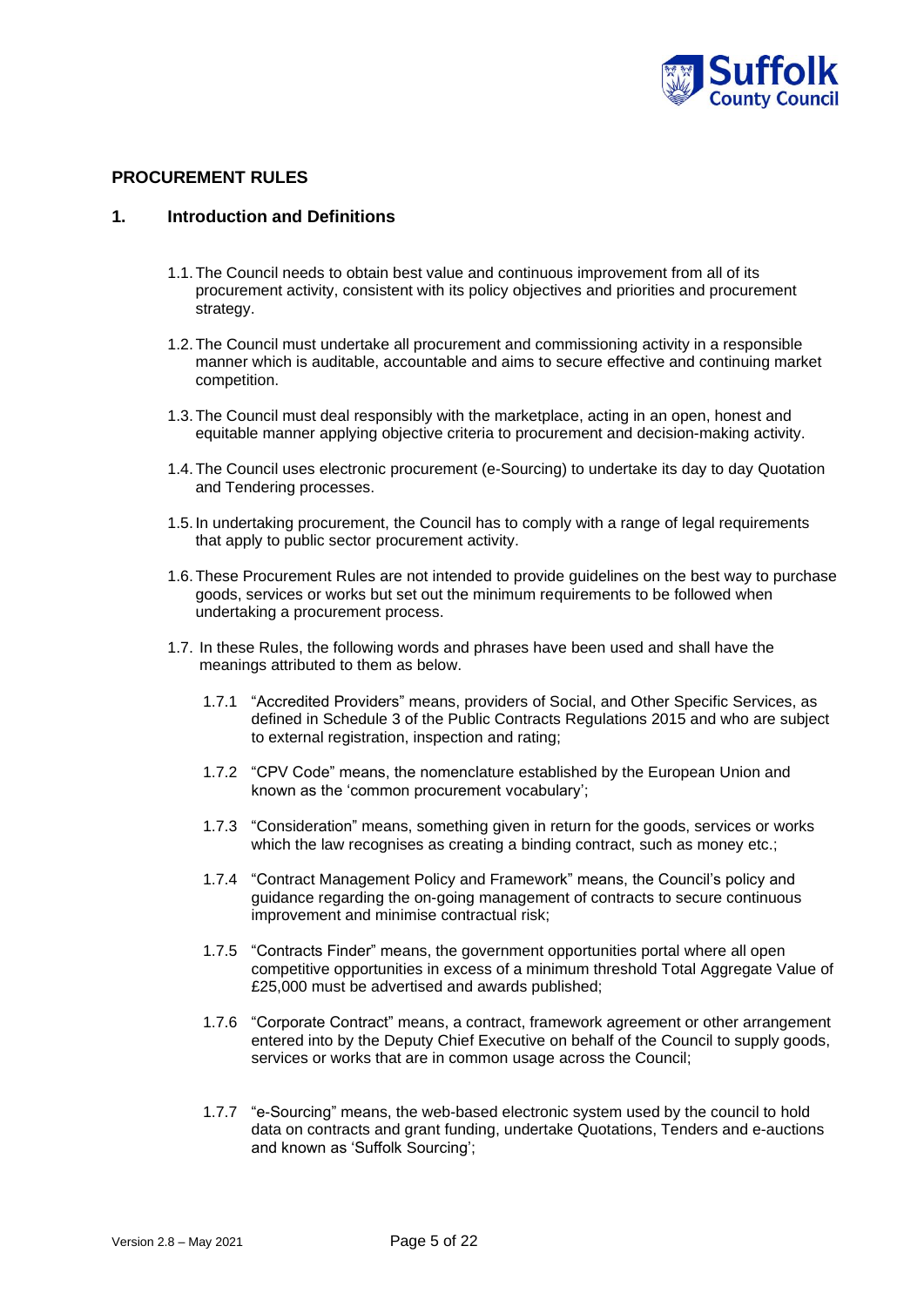

- 1.7.8 "Procurement Rules" means, the Public Contracts Regulations 2015 and the EU Directive 2014/4/EC, the EU Directive Repealing Directive 2004/18/EC and the EU Concessions Directive 2014/23/EU as applicable;
- 1.7.9 "Threshold" means the financial thresholds above which the Public Contracts Regulations 2015 define additional procurement rules shall apply.
- 1.7.10 "Financial Procedures" means, the rules set out in the Council's Financial Regulations and Procedures which form part 4 of the Council's Constitution as updated from time to time.
- 1.7.11 "In-House Entities" means, an entity satisfying the control rules laid down in Regulation 12 of the Public Contracts Regulations 2015.
- 1.7.12 "Key Decision" means, a decision made by full Council that involves expenditure in excess of £500,000 or involves more than one electoral division in the County of Suffolk.
- 1.7.13 "Life Cycle Cost" means, the total cost of acquisition, use and disposal over the life of the goods or works being procured.
- 1.7.14 "Light Touch Regime" means the procurement process for services listed in Schedule 3 and outlined in regulations 74, 75 and 76 of the Public Contracts Regulations 2015;
- 1.7.15 "Procurement Thresholds" applicable from 1st January 2021 are: Goods and Services £189,330, Social and Other Specific Services £663,540 and Works £4,733,253;
- 1.7.16 "Responsible Officer" means, the officer undertaking a procurement exercise to purchase goods, services or works on behalf of the Council.
- 1.7.17 "Scheme of Resource Management" means, the Council's Scheme of Resource Management as detailed in parts 4 and 5 of the Council's Constitution.
- 1.7.18 "SME" means, a small to medium enterprise as defined by the EU under Recommendation 2003/361/EC, as being an organisation employing less than 250 people.
- 1.7.19 "Standstill Period" means, the period between provisional and final award of contract which is a minimum of ten (10) days.
- 1.7.20 "Total Aggregate Value" means, the total anticipated value of the contract over its lifetime, including any permitted extensions to contract or the total anticipated value of a series of similar or related contracts each of greater or less than 12 months' duration.
- 1.7.21 "Trading Organisation" means, an organisation over which the Council has full control, there is no private sector capital interest and which provides 80% of its services to the Council.
- 1.7.22 "VCSE" means a non-governmental organisation that is value-driven and which principally reinvests its surpluses to further social, environmental or cultural objectives.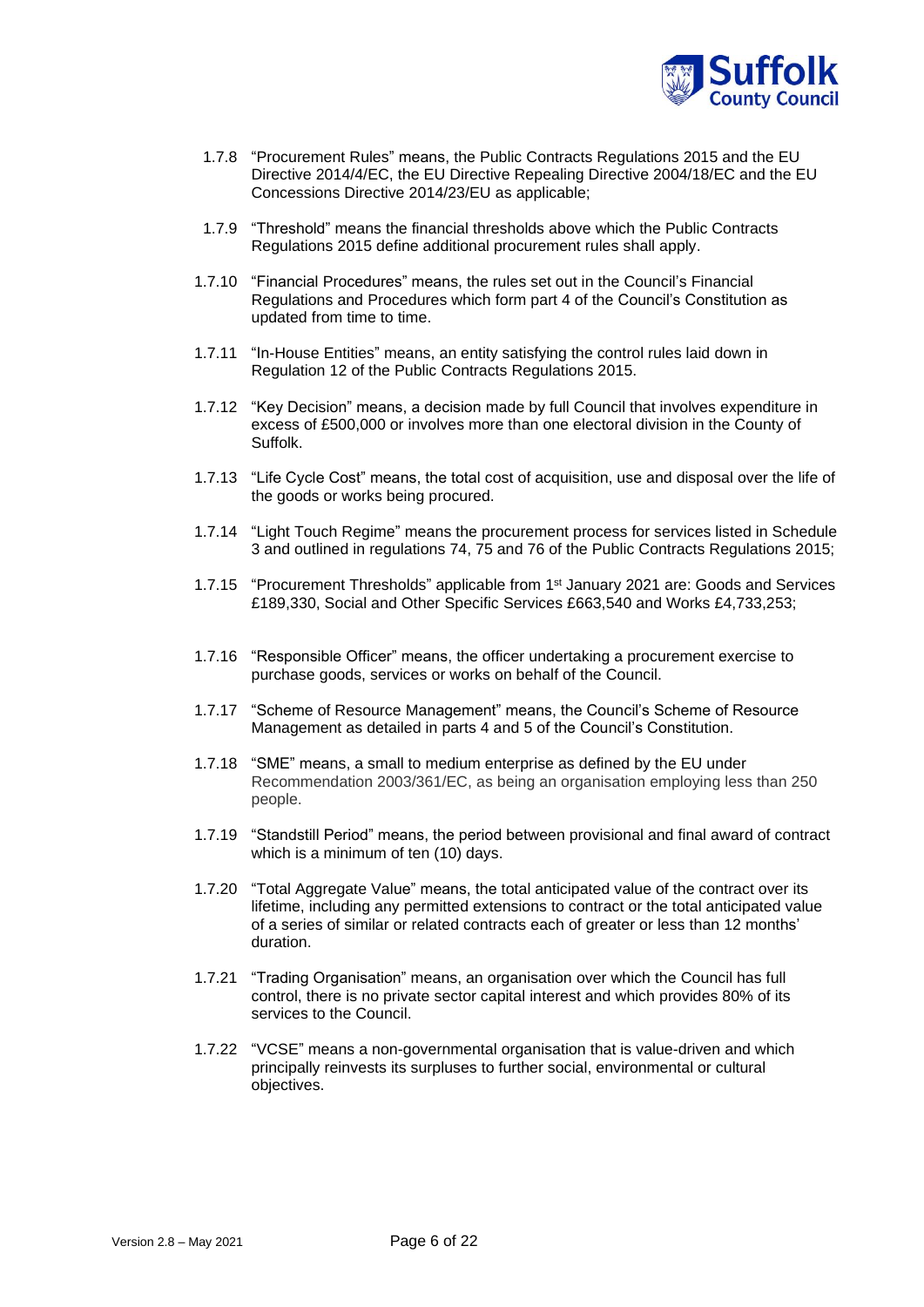

# <span id="page-6-0"></span>**2. Scope**

2.1.These Rules apply to;

- 2.1.1 All contracts made (including all orders placed) by, or on behalf of the Council where the Council is commissioning goods, services or works, including where the Council is acting on behalf of other public contracting authorities or, where permitted, divested functions of the Council;
- 2.1.2 All contracts made by the Council when acting as lead procuring authority for a public sector procuring consortium or partnership;
- 2.1.3 All contracts made by, or on behalf of the Council for the disposal by commercial sale of goods;
- 2.1.4 All officers of the Council; and
- 2.1.5 Any agents, consultants and contractual partners acting on the Council's behalf.
- 2.2.These Rules do not apply to:
	- 2.2.1 The making of grant payments which are covered under Part 4 (Financial Regulations) of the Council's Constitution;
	- 2.2.2 Contracts of Employment;
	- 2.2.3 Contracts for the purchase or rental of land, buildings or other immovable property; 1
	- 2.2.4 Contracts for the appointment of Counsel or other experts by the Head of Legal Services;
	- 2.2.5 Contracts for the provision of snow clearing services;
	- 2.2.6 Procurement necessitated by unforeseen emergencies involving immediate risk to life and/or property or serious disruption to Council services including emergencies or disruption under the Civil Contingencies Act;
	- 2.2.7 Existing supply arrangements with In-House Entities;
	- 2.2.8 The need for "Trading Organisations" of the Council to obtain prices from suppliers in order to prepare and submit a Tender to the Council or to another body, or undertake work required by the Council; and
	- 2.2.9 Situations where these Rules are superseded by the Local Management of Schools scheme.

# <span id="page-6-1"></span>**3. General Principles**

- 3.1.All purchasing and disposal activities must:
	- 3.1.1 Achieve best value for public money spent or received and conducted within the legal powers of the Council;
	- 3.1.2 Support the Council's aims, policy objectives and strategic direction;

<sup>1</sup> Public Contracts Regulations 2015 Regulation 10(1) (a)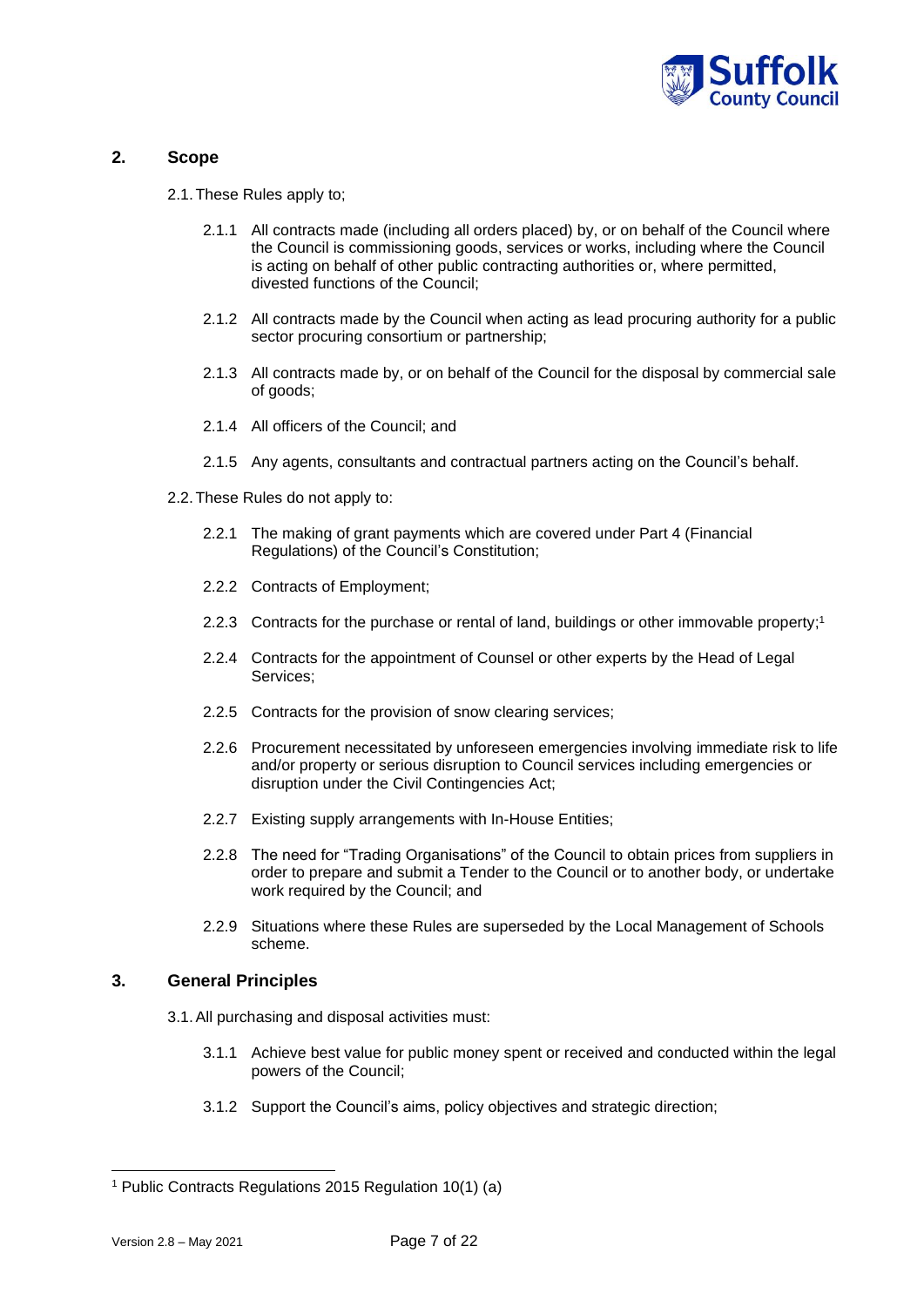

- 3.1.3 Ensure contracts are awarded in accordance with any of the Council's specific requirements for the management of Health and Safety, Risk Management, Modern Slavery, Business Continuity and Equalities and Inclusion;
- 3.1.4 Consider the environmental impact and deliver outcomes which are sustainable environmentally and / or in socio-economic terms, efficient and reduce cost where appropriate;
- 3.1.5 Ensure every procurement process is fair and transparent;
- 3.1.6 Ensure the highest standards of probity including adherence to the Council's Code of Conduct for Local Government Employees and rules for the prevention of corruption as detailed in Part 4 of the Council's constitution;
- 3.1.7 Comply with all applicable legal requirements including, but not limited to, Public Contracts Regulations 2015;
- 3.1.8 Be conducted electronically via the Council's e-Sourcing system or other line of business system with suitable electronic Tendering capability; and,
- 3.1.9 Be accurately recorded with a clear audit trail of actions and decisions.
- 3.2.All invitations to quote or Tender issued by the Council shall:
	- 3.2.1 Include appropriate terms and conditions of contract;
	- 3.2.2 Clearly specify, in a non-discriminatory way, using output or outcome based specifications, the goods, services or works to be provided and the time limit (if any) for delivery;
	- 3.2.3 Provide a clear statement regarding the criteria and process to be used for assessment of bids with each criteria having an appropriate weight assigned to it;
	- 3.2.4 Be evaluated, on the basis of the most economically advantageous Tender (including, where relevant Life Cycle Cost) with regard to price, quality, service and environmental sustainability and Socio Economic factors<sup>2</sup>;
	- 3.2.5 By exception and only with the prior approval of the Deputy Chief Executive be evaluated on the basis of lowest cost only; and
	- 3.2.6 Provide any supplementary information required by suppliers to enable them to submit clear and concise bids, structured to be easily assessed.
- 3.3.All contracts or purchase orders issued by the Council shall:
	- 3.3.1 Be evidenced in writing;
	- 3.3.2 Refer to a contract reference number and / or contain a purchase order number generated by an electronic purchase ordering system;
	- 3.3.3 Contain a non-discriminatory outcome or output based specification, and appropriate schedules;
	- 3.3.4 For Contracts over £10,000 include relevant conditions of contract and references in the conditions of contract to:

<sup>2</sup> Public Services (Social Value) Act 2012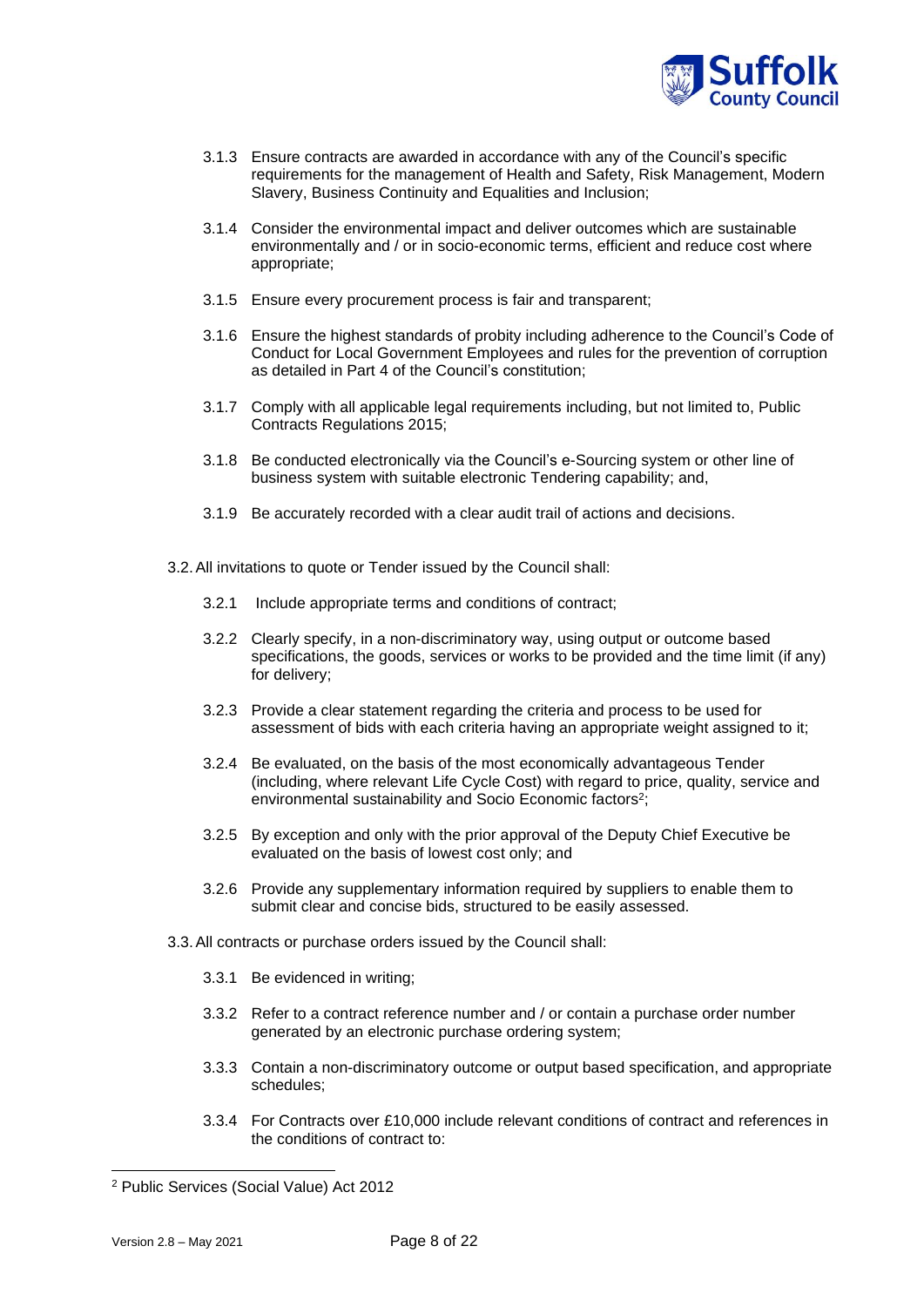

- a. the goods, services or works to be delivered;
- b. the time limit for delivery;
- c. the level of quality expected;
- d. appropriate and proportionate levels and forms of insurance;
- e. arrangements for managing performance;
- f. a requirement for the supplier to comply with all relevant statutory requirements in respect of Health and Safety and Equalities;
- g. Unless otherwise provided for in the contract; a requirement for payment to the supplier of all undisputed invoices within 30 days and for the same to be required of the supplier to any sub-contractors.
- 3.3.5 Provide that the Council may terminate the contract and recover its losses in the event of a breach by the supplier, its employees or anyone acting on its behalf of any statutory obligations in respect of The Bribery and Corruption Act 2010 (or any amendment or subsequent re-enactment thereof), in the event that the supplier should otherwise have been disqualified in accordance with the Public Contracts Regulations 2015.

## <span id="page-8-0"></span>**4. Responsibilities**

4.1. Chief Officers and Heads of Service shall:

- 4.1.1 Be responsible for procurement undertaken within their own Directorate;
- 4.1.2 Nominate Responsible Officers to undertake specific procurement processes;
- 4.1.3 Ensure that the Responsible Officer(s) delegated to undertake procurement activity are adequately skilled to undertake a Quotation or Tender exercise in line with these Rules, and e-Sourcing processes;
- 4.1.4 Ensure that any Quotation or Tender undertaken actively supports commissioning and business plans and the Councils policies and objectives, including but not limited to: Health and Safety, Risk Management, Modern Slavery, Business Continuity and Equalities and Inclusion;
- 4.1.5 Ensure that any procurement undertaken takes into account, such Social Value environmental, social and economic factors as may be relevant to and / or achieved through the requirement being Tendered;
- 4.1.6 Ensure that a full documentary record is maintained of any Quotation or Tender process, decisions taken and any related correspondence, in accordance with the requirements in these Rules;
- 4.1.7 Ensure that where relevant, financial evaluation of bids shall take into account the whole Life Cycle Cost of the procured goods, services, or works;
- 4.1.8 Consider the impact of procurement on SME's and/or VCSE providers;
- 4.1.9 Ensure, when appointing 'self-employed' consultants or interims, that the engaging manager has first completed, and retained a file copy of the outcome from, an 'Employment Status Indicator' test as required by Her Majesty's Revenue and Customs ('HMRC') and, subject to the outcome of that test, comply in full with these Rules;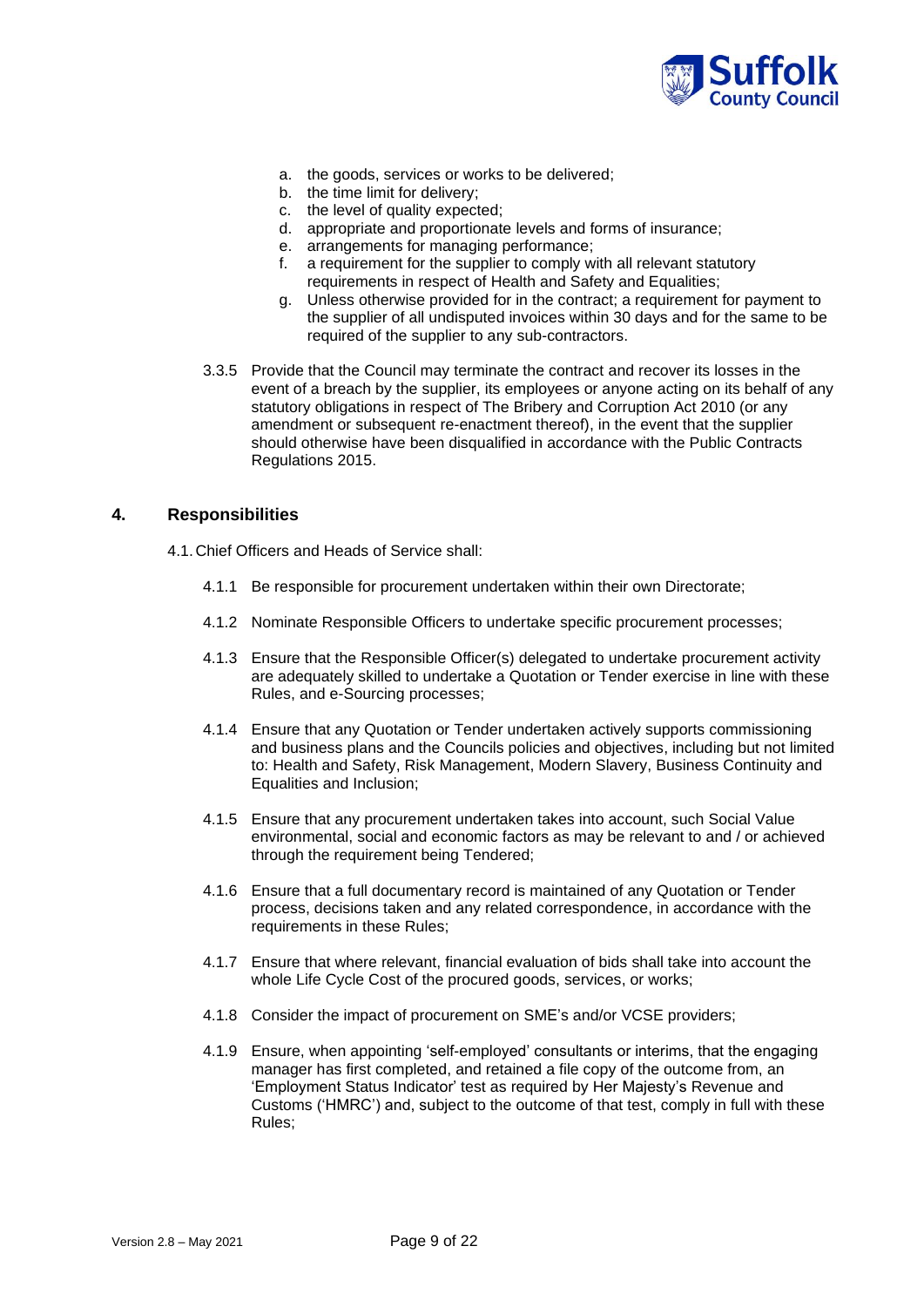

- 4.1.10 Refer to the Deputy Chief Executive any request to restrict competition to mutual/social enterprises where permitted by the Public Contracts Regulations 2015, or these Rules;
- 4.1.11 Refer any request to vary a contract to the Deputy Chief Executive where permitted by the Public Contracts Regulations 2015, or these Rules;
- 4.1.12 Seek Cabinet approval for any actions or decisions that do not comply with these Rules after having first consulted with the Deputy Chief Executive and the relevant Portfolio Holder;
- 4.1.13 Consult with the relevant Portfolio Holder at the appropriate stage of a procurement process where:
	- a. An innovative approach is proposed within the principles of these Rules, but which is significantly different to current practice;
	- b. A proposed procurement process is likely to have a significant impact on the Council's workforce; and
	- c. A proposed contract will significantly exceed the approved budget or time for completion or is incurring significant risks not initially identified.
- 4.1.14 In the cases of 4.1.13, 'b' and 'c' report the situation to Cabinet;
- 4.1.15 Ensure that in any procurement process involving the transfer of staff, all applicable statutory obligations<sup>3</sup> are complied with:
- 4.1.16 Ensure that Responsible Officers, comply with these Procurement Rules; and
- 4.1.17 Ensure that all procurement and delegated decision making / signing off is within approved budgetary limits and Scheme of Delegation.
- 4.2.The Deputy Chief Executive shall:
	- 4.2.1 Maintain these Procurement Rules in accordance with the requirements of the Council's Constitution and Discharge of Functions;
	- 4.2.2 Oversee use of the Councils e-Sourcing system, procurement cards and P2P ordering system;
	- 4.2.3 Maintain a list of all contracts and grant funding agreements on the Council's contracts database;
	- 4.2.4 Maintain the corporate savings record;
	- 4.2.5 Provide professional advice to the Council on all matters relating to public procurement, procurement strategy and practice, contract management and market engagement;
	- 4.2.6 Where permitted by these Rules and in consultation with the Head of Legal Services, agree variations to contracts in compliance with the requirements of the Public Contracts Regulations 2015 Regulation 72 and where the change would not constitute a 'new contract' requiring a re-procurement;
	- 4.2.7 Where permitted by the requirements of the Public Contracts Regulations 2015 and following guidance in Procurement Policy Notices, shall in consultation with the Head

<sup>3</sup> Transfer of Undertakings (Protection of Employment) Regulations 2006 and supplementary guidance on the transfer of public sector staff.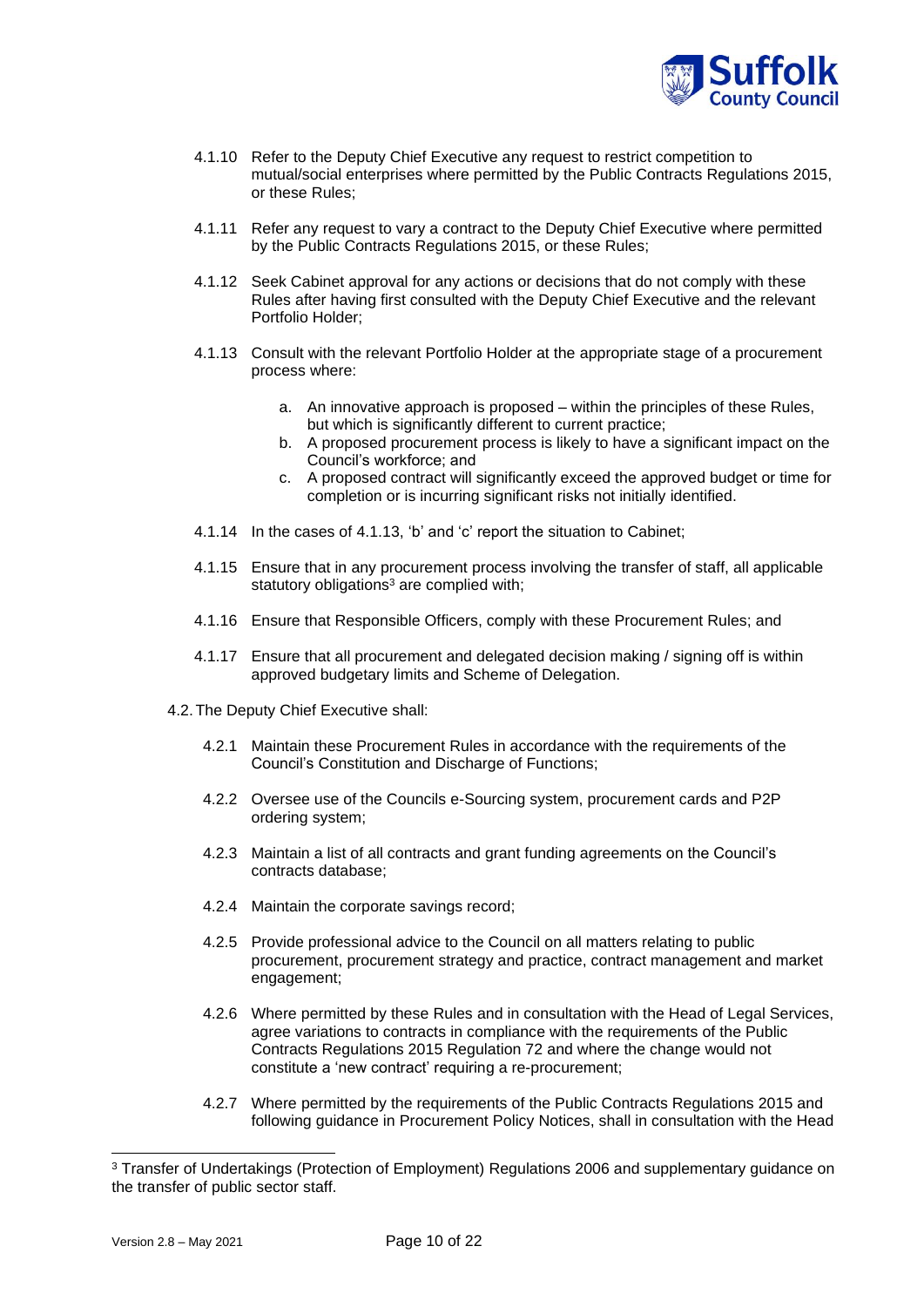

of Legal Services, agree procedures to direct award contracts in compliance with Public Contracts Regulations 2015 regulation 32;

- 4.2.8 Provide training and guidance when required on the application and use of these Rules, electronic procurement, purchase ordering, use of procurement cards, the management of contracts, developing procurement strategy and practice;
- 4.2.9 Undertake all Tenders for contracts over the Procurement Threshold except where it has been agreed with the respective Chief Officer or Head of Service that an individual above Threshold Tender may be run by a Responsible Officer from another Directorate with the necessary experience and with support from the Head of Assets & Investment;
- 4.2.10 Following the submission of a business case evidencing value for money agree that a below Threshold tender or quotation is reserved for Small and Medium sized Enterprises (SME's) and or Voluntary, Community and Social Enterprises (VCSEs). Competitions reserved for either SME's or VCSE's should clearly outline in the contract notice and in the tender/quotation documentation that it is reserved.
- 4.2.11 Following submission of an evidenced business case, by the requesting Director or Head of Service, be able to permit derogation from compliance with the requirement to undertake a competitive quotation or below Threshold competitive tender, where not otherwise provided for in the Public Contracts Regulations (2015). In making such decision the Deputy Chief Executive may consult with the Head of Legal Services or any other Officer as deemed appropriate.
- 4.2.12 Following submission of an evidenced business case, by the requesting Director or Head of Service, be able to permit derogation from compliance with the requirement to undertake an above Threshold competitive tender in these rules, where permitted by the Public Contracts Regulations 2015. In making such decision the Deputy Chief Executive may consult with the Head of Legal Services or any other Officer as deemed appropriate.
- 4.2.13 Determine whether terms and conditions, other than the Councils 'General Conditions of Contract' may be used for a Quotation or Tender process or whether a Performance Bond or Guarantee should be used; and,
- 4.2.14 May delegate authority to the Head of Assets & Investment to undertake any one, or all of the actions attributed to the Deputy Chief Executive in these Rules.
- 4.3.The Head of Legal Services / Solicitor to the Council (as applicable) shall:
	- 4.3.1 Provide specific advice and guidance on matters relating to public procurement, commercial and contractual law and matters relating to the Transfer of Undertakings (Protection of Employment) Regulations;
	- 4.3.2 Provide specific support as required in contractual disputes;
	- 4.3.3 Seal all relevant contracts in accordance with these Rules; and
	- 4.3.4 Advise Chief Officers and Heads of Service on "Key Decisions".
- 4.4. Responsible Officers shall: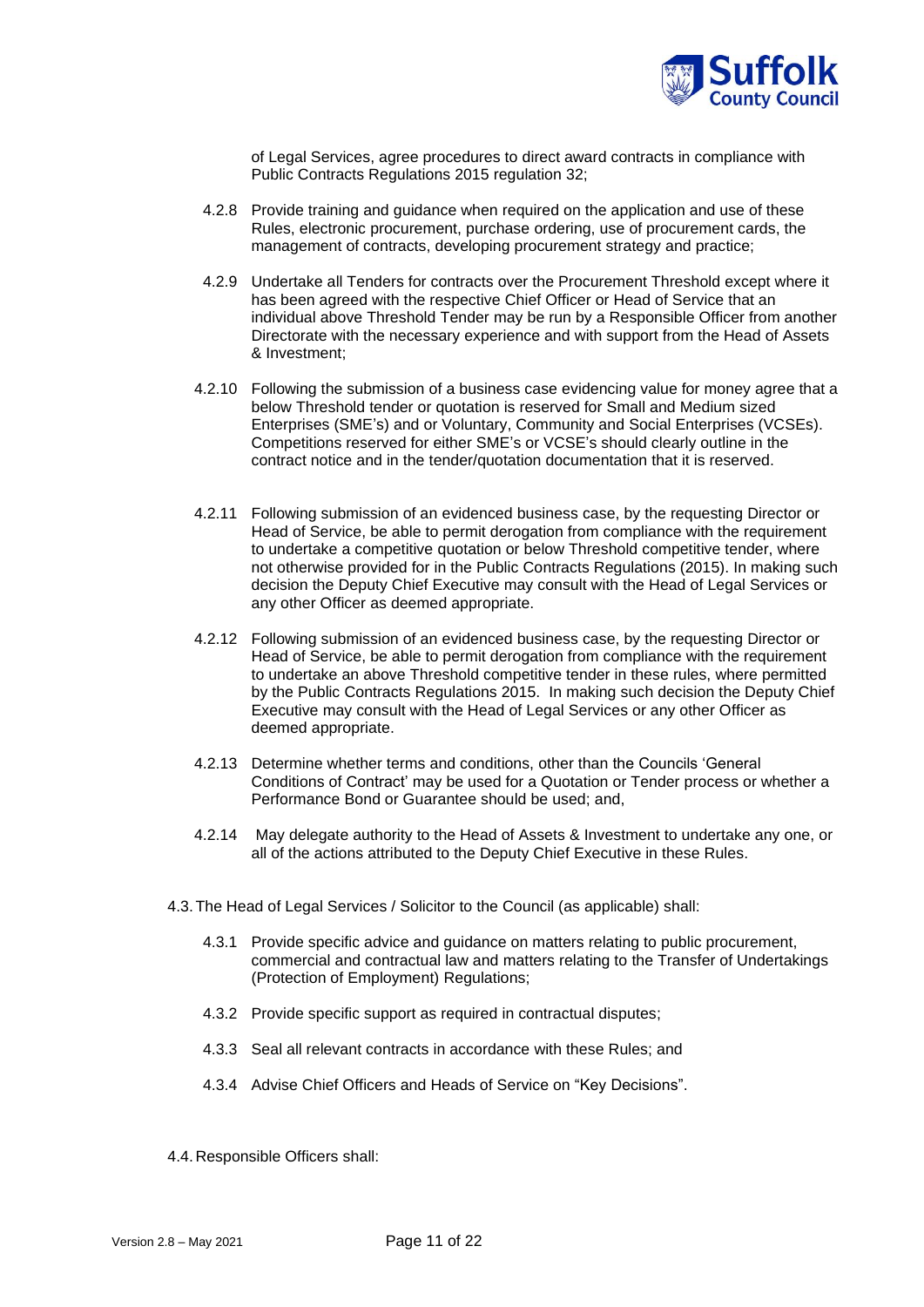

- 4.4.1 Prior to conducting a procurement exercise; check to see whether the goods, services or works required are available from a Corporate Contract. If so an external purchase order shall be placed using P2P or other legacy system approved by the Deputy Chief Executive;
- 4.4.2 Comply with these Rules and the processes laid down within the Council's e-Sourcing system;
- 4.4.3 Comply with the Council's Code of Conduct for Employee's and Whistleblowing Procedure;
- 4.4.4 Disclose in writing to their Chief Officer or Head of Service, any relationship or personal interest in a supplier, proposed or actual contract which could reasonably be considered to represent a conflict of interest;
- 4.4.5 Seek appropriate advice and guidance from the Deputy Chief Executive and / or the Head of Legal Services;
- 4.4.6 Comply with all statutory provisions relating to public procurement and the subject matter of the contract;
- 4.4.7 Ensure that any Quotation or Tender undertaken actively supports commissioning and business plans and the Councils policies and objectives, including but not limited to: Health and Safety, Risk Management, Modern Slavery, Business Continuity and Equalities and Inclusion;
- 4.4.8 Ensure that any Quotation or Tender undertaken takes into account, such Social Value environmental, social and economic factors as may be relevant to and / or achieved through the requirement being Tendered;
- 4.4.9 Conduct all Tender processes in an open and transparent manner and evaluate all offers received fairly, in accordance with published criteria, weightings and methodology;
- 4.4.10 Ensure all Quotations and Tenders are properly planned and allow sufficient time where appropriate for market engagement, advertising, Tender issue and receipt (including the need to have all Tender documents available at point of advert), analysis of bids and a Standstill Period prior to formal award;
- 4.4.11 Ensure all Quotations and Tenders in excess of £25,000 are advertised on Contracts Finder and, wherever possible, conducted through Suffolk Sourcing;
- 4.4.12 Maintain a full record and audit trail of any procurement activity and decisions taken at each stage of the procurement process, including but not limited to: the choice of procurement process; the division of contracts into lots (or if not, the reasons for not doing so); evaluation; negotiation or dialogue and contract award and all internal and external correspondence. Such records shall be available for the duration of the contract or a minimum period of three (3) years from the date of the award of the contract, or such longer period as may be specified by the 'SuffolkFilePlan' ;
- 4.4.13 Shall, where required by the Public Contracts Regulations 2015 Regulation 84, produce a report or contract notice in the form prescribed;
- 4.4.14 For all completed Tenders in excess of £25,000 but below the Threshold, publish a Contract Award Notice on Contracts Finder, containing the information prescribed in Regulation 108 of the Public Contracts Regulations 2015;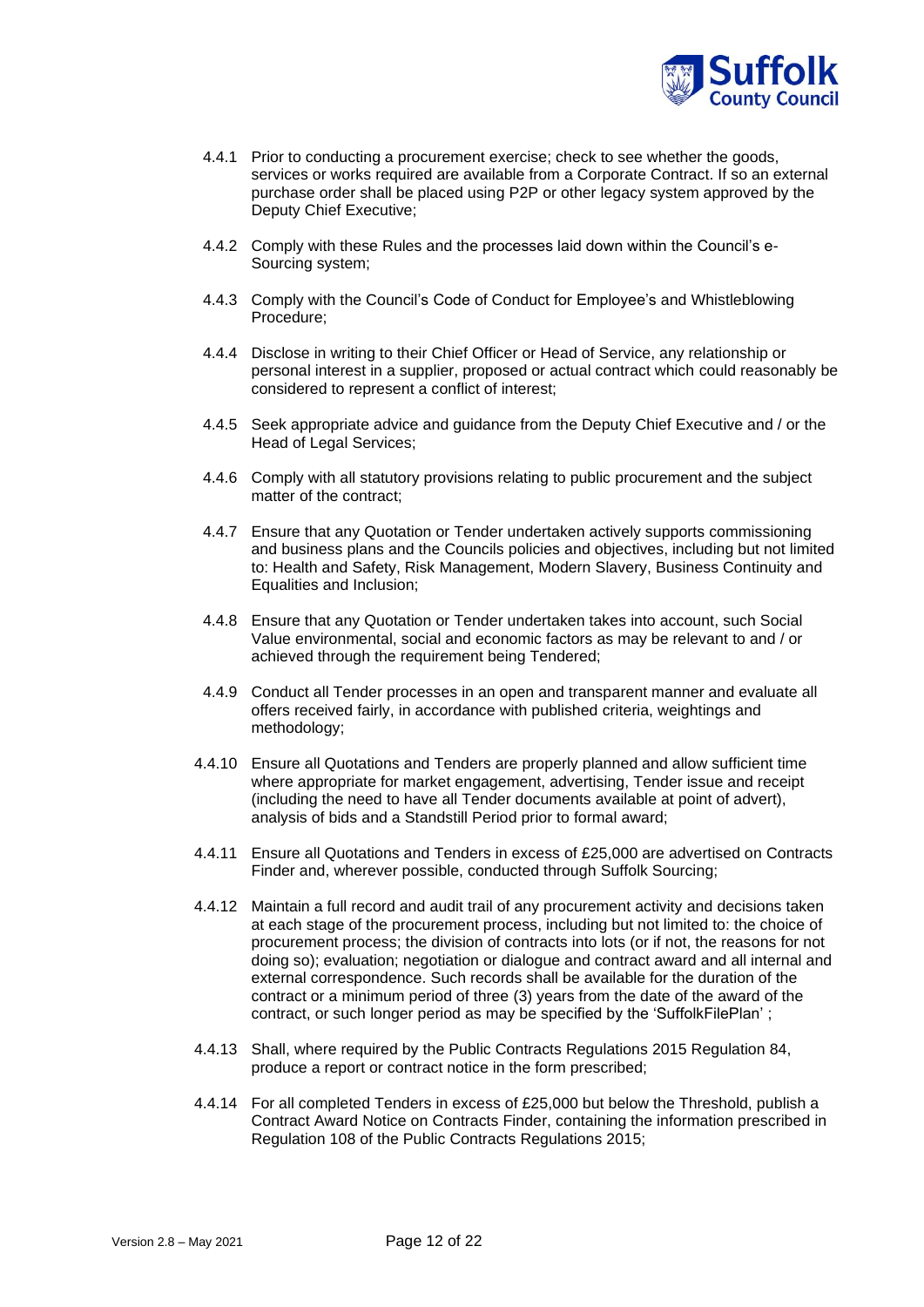

- 4.4.15 Ensure that unsuccessful suppliers following a Quotation or Tender exercise are properly de-briefed in accordance with the requirements of the Public Contracts Regulations 2015;
- 4.4.16 Ensure that details of all contracts with a value greater than £5,000 and all grants, are recorded on Suffolk Sourcing or an agreed line of business database as listed at Appendix 1 for publication under the Data Transparency Rules;
- 4.4.17 Ensure that advice and guidance is available to support service areas to undertake the day to day contract management of contracts, in accordance with these Rules and the Contract Management Minimum Standards (Basic Ask); and
- 4.4.18 Ensure that all savings achieved through the procurement are properly calculated and recorded using the processes laid down and as amended from time to time by the Deputy Chief Executive.

# <span id="page-12-0"></span>**5. Identifying which Procurement Process to Use**

5.1.Where no existing Corporate Contract is in place, the Total Aggregate Value shall be used to determine which procurement process will be undertaken by reference to the following table and the flow chart in Appendix 2.

| <b>Total Aggregate</b><br><b>Value Goods</b><br>and Services | <b>Total Aggregate</b><br><b>Value Works</b> | <b>Process to be Used</b>                                                                                                                                                                                                                                                                                                                                                                                               |
|--------------------------------------------------------------|----------------------------------------------|-------------------------------------------------------------------------------------------------------------------------------------------------------------------------------------------------------------------------------------------------------------------------------------------------------------------------------------------------------------------------------------------------------------------------|
| $<$ £25,000                                                  | $<$ £25,000                                  | External Purchase Order may be placed on the<br>basis of a written Single Quotation. The Chief<br>Officer or Head of Service must be satisfied that<br>the price to be paid represents value for money.<br>The Responsible Officer must consider whether<br>better value for money will be achieved by<br>opening the opportunity to wider competition<br>using a Quotation process.                                    |
| >£25,000 to<br>£50,000                                       | $>E25,000$ to<br>£150,000                    | Quotation Process to be used including a<br>minimum of three (preferably five) suitably<br>qualified suppliers (including, where possible,<br>one or more local SME's) on the Council's<br>General Conditions of Contract or other suitable<br>terms and conditions of contract for goods,<br>services or works agreed in accordance with<br>these Rules. The requirement must, be<br>advertised in 'Contracts Finder'. |
| >£50,000 to<br>Threshold <sup>4</sup>                        | $>E150,000$ to<br>Threshold                  | Below Threshold Open Tender Process to be<br>used with appropriate minimum standards for<br>participation and, the use of Lots. The<br>requirement must, be advertised in 'Contracts<br>Finder'                                                                                                                                                                                                                         |
| > Threshold                                                  | > Threshold                                  | Full Above Threshold Tender Process.<br>The requirement must, be advertised in 'Find A<br>Tender'.                                                                                                                                                                                                                                                                                                                      |

5.2. No requirement shall be deliberately sub-divided or its Total Aggregate Value understated to avoid these financial thresholds.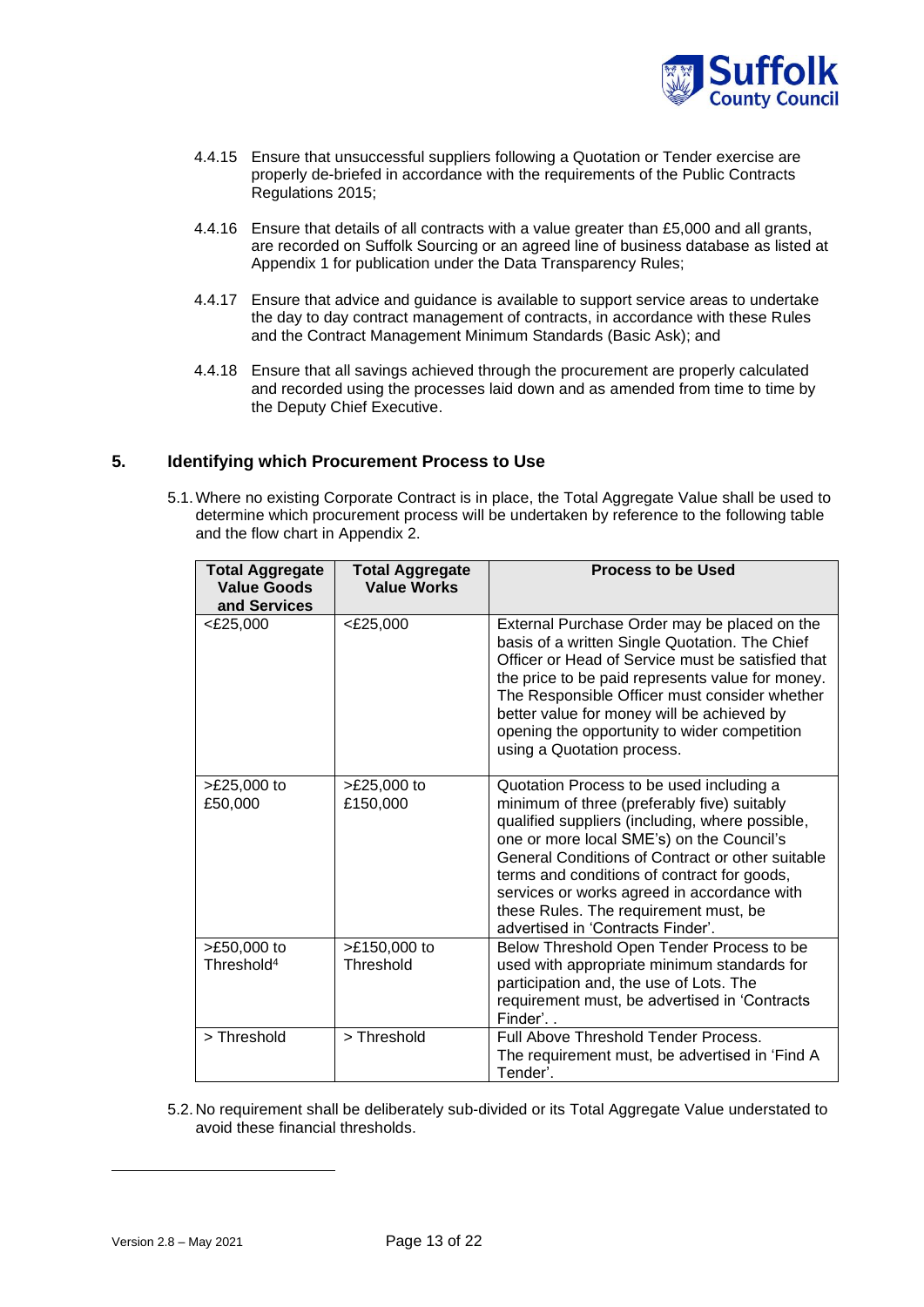

- 5.3. Irrespective of the Total Aggregate Value, the Responsible Officer shall determine whether the potential contract is likely to be of interest to a supplier located in another country.;
- 5.4. Where a Single Quotation process is permitted by these Rules, the Responsible Officer shall determine whether better value can be obtained by opening up the opportunity to wider competition through use of a Quotation process;
- 5.5.Where a Quotation or Open Tender process is indicated by these Rules and where the Total Aggregate Value is greater than £25,000 but below the Threshold, it shall be advertised as a minimum on Contracts Finder;
- 5.6.The Responsible Officer shall record the decisions taken in respect of paragraphs 5.3 to 5.5 inclusive and retain the record - for audit purposes - with the file relating to the respective procurement exercise;
- 5.7.For all Competitive Quotations or Tenders above £25,000 (except for further competitions run against an existing Framework Agreement) but below the Threshold, identify in the contract award notice to be published on Contracts Finder, the information required in Regulation's 108 and 112 of the Public Contracts Regulations 2015, including but not limited to: the name of the contractor, the date of final award, the value of the contract and whether the contractor is an SME or Voluntary / not for profit organisation;
- 5.8. Unless otherwise agreed in advance with the relevant Chief Officer or Head of Service; all above Threshold procurement shall be undertaken by the Deputy Chief Executive; and
- 5.9. 'Social and Other Specific Services' shall be subject to the procurement rules laid down in chapter three, section seven of the Public Contracts Regulations 2015 and shall be managed in accordance with the principles of 'Transparency', 'non-discrimination', 'Equal Treatment' and 'Proportionality'.
- 5.10. In exceptional circumstances public passenger transport services contracts below £150,000 where best value can be evidenced may be direct awarded in accordance with the Service Subsidy Agreements (Tendering)(England) Regulations 2002.
- 5.11. For below threshold quotation/tenders to be reserved for bids from SMEs and or VCSEs subject to the conditions permitted by the Procurement Policy Notice 11/20, a business case evidencing value for money should first be submitted to the Deputy Chief Executive for agreement.

# <span id="page-13-0"></span>**6. Procurement Processes and Systems**

- 6.1.The Council shall use any of the following procurement processes:
	- 6.1.1 A Single Quotation (Total Aggregate Value of less than £25,000) involving one supplier based on the Councils General Conditions of Contract or, where approved by the Deputy Chief Executive, other suitable form of contract for works;
	- 6.1.2 A Quotation (Total Aggregate Value between £25,000 and £50,000 for Goods and Services and between (£25,000 and £150,000 Works) on the Councils General Conditions of Contract or, where approved by the Deputy Chief Executive other suitable form of contract for goods, services or works and involving a minimum of three (preferably five) suitably qualified suppliers including at least one or more local SME's or VCS providers.
	- 6.1.3 The establishment of a Framework Agreement in accordance with Regulation 33 of the Public Contracts Regulations 2015;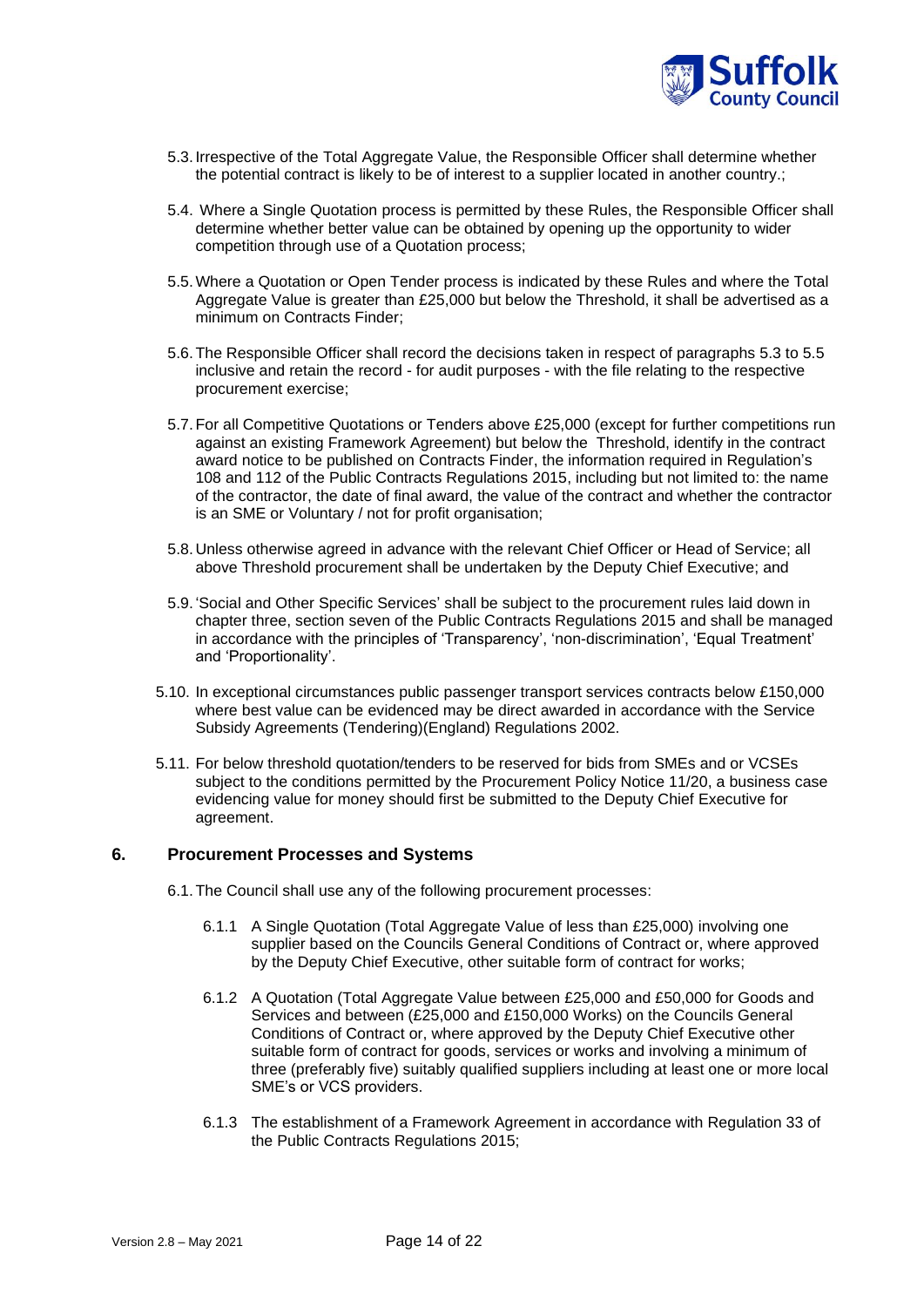

- 6.1.4 A Further Competition (sometimes known as a "Mini-Competition") run under the terms of an existing Framework Agreement;
- 6.1.5 An Open Tender (Total Aggregate Value above £50,000 for Goods and Services or above £150,000 for Works), where all suppliers responding to the advertisement shall be invited to bid in accordance with Regulation 27 of the Public Contracts Regulations 2015 except that in the case of an Open Tender below the Threshold, the minimum timescale for expression of interest may be shorter but still of sufficient duration to ensure that no potential supplier is disadvantaged;
- 6.1.6 An Above Threshold Restricted Tender (Total Aggregate value greater than the relevant Threshold) in accordance with Regulations 28, 58, 59, 60 and 61 of the Public Contracts Regulations 2015, where all suppliers responding to the advertisement shall be invited to complete a Selection Questionnaire to be assessed for short listing against economic and financial standing and technical and professional ability. Only short listed suppliers will be invited to bid;
- 6.1.7 A Light Touch Regime tender (Total Aggregate value greater than the Threshold) in accordance with Regulations 74, 75 and 76 and for the services listed in Schedule 3 of the Public Contracts Regulations 2015. The tender procedure should allow reasonable and proportionate time and time-limits;
- 6.1.8 A Competitive Dialogue (Normally where Total Aggregate Value is over the relevant Threshold) in accordance with Regulation 30 of the Public Contracts Regulations 2015, where the Council shall enter into negotiation over proposed solutions;
- 6.1.9 A Competitive Procedure with Negotiation (Normally where the Total Aggregate Value is over the relevant Threshold) in accordance with Regulation 29 of the Public Contracts Regulations 2015;
- 6.1.10 A Dynamic Purchasing System (Normally where Total Aggregate Value is over the relevant Threshold) in accordance with Regulation 34 of the Public Contracts Regulations 2015;
- 6.1.11 Include suppliers on a list of 'Accredited Providers' where such suppliers provide Social and other Specific Services as defined in Schedule 3 to the Public Contracts Regulations 2015 and are subject to external inspection and/or rating;
- 6.1.12 Enter into an Innovation Partnership (Normally where Total Aggregate Value is over the relevant Threshold) in accordance with Regulation 31 of the Public Contracts Regulations 2015, with a provider to develop a new product or service;
- 6.1.13 Use of an electronic catalogue established as a result of a public procurement exercise in accordance with Regulation 36 of the Public Contracts Regulations 2015; and
- 6.1.14 A Negotiated Procedure without prior publication where permitted by Regulation 32 of the Public Contracts Regulations 2015.
- 6.1.15 May reserve below threshold procurements for SMEs and or for VCSEs subject to the conditions permitted by the Procurement Policy Notice 11/20.
- 6.2.The Council uses an electronic, web based, e-Sourcing system for its Quotation and Tendering processes including Electronic Auctions (e-Auctions) and, to establish Dynamic Purchasing Systems.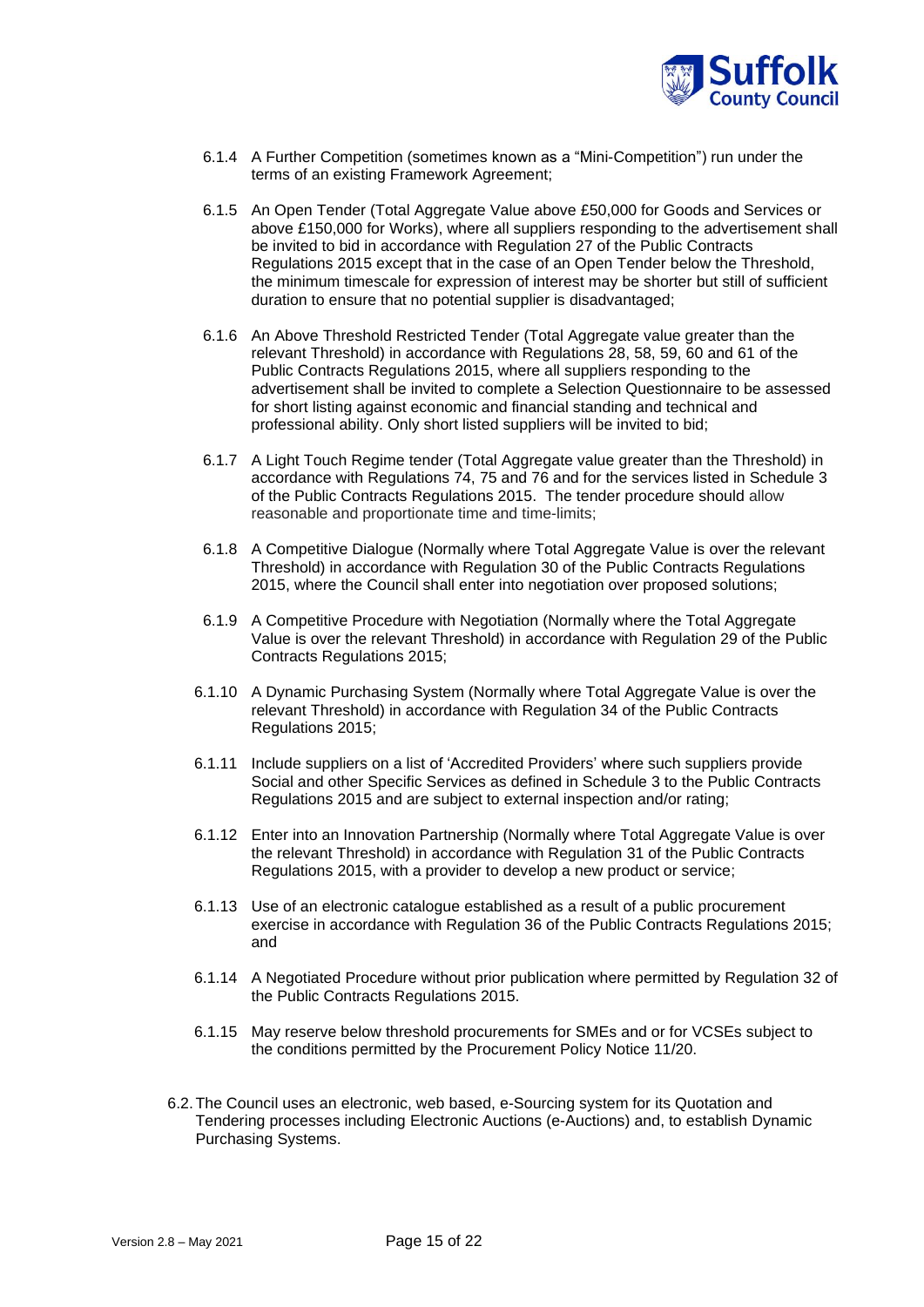

- 6.3.Where Quotations or Tenders are not received through the Council's e-Sourcing platform; they shall be kept secure and unopened until the specified date and time for opening after which they shall be opened by two officers who have that responsibility under the scheme of delegation.<sup>5</sup>
- 6.4.A record of all Tenders or Quotations received shall be maintained showing the date they were opened and the two officers involved.
- 6.5.Tenders or Quotations received after the date and time set for opening, or which do not comply with the instructions in the Invitation to Quote or Tender, shall be rejected without further consideration and returned to the supplier with an explanation for the rejection unless and only in exceptional circumstances their acceptance has been agreed, by the Deputy Chief Executive.
- 6.6.The Council shall assess the award of contracts using a pre-published model, and methodology, criteria and weightings and may include, where appropriate, life cycle costing. The criteria used for the assessment shall be relevant to the subject matter of the contract and consistent with Council's policies.
- 6.7.As part of its assessment, the Council may make use of an e-Auction, in which case reference to this requirement shall be included in the contract notice and evaluation methodology.
- 6.8. In awarding contracts, the Council shall take into account the need to abide by a minimum ten (10) day standstill period (to end at midnight on a working day) between provisional award and final conclusion of contract and, where required to place a Contract Award Notice in Find a Tender within 30 days of final award.
- 6.9. The Council uses electronic purchase orders raised using its P2P ordering system, or where approved by the Deputy Chief Executive, another line of business system with ordering functionality.
- 6.10. The Council may use Procurement Cards as a means of paying for goods or services where existing methods can be shown to be uneconomic or result in unreasonable delay in receipt of goods or payment of suppliers.

# <span id="page-15-0"></span>**7. Contract Formalities**

- 7.1.All contracts over £10,000 shall be formally concluded in writing and shall include the following documents:
	- 7.1.1 The contract terms and conditions;
	- 7.1.2 The Specification;
	- 7.1.3 Monitoring arrangements including Key Performance Indicators (KPI's) where appropriate; and
	- 7.1.4 Any additional Schedules.
- 7.2. Contracts may be concluded by signature by an officer approved to do so under the Scheme of Delegation or under the common seal of the Council. In the case of the former, the Responsible Officer shall ensure that the person signing for the supplier has the delegated authority to bind the organisation to the contract.

<sup>5</sup> The requirement to undertake all procurement by electronic means will become mandatory for public procuring authorities from October 2018.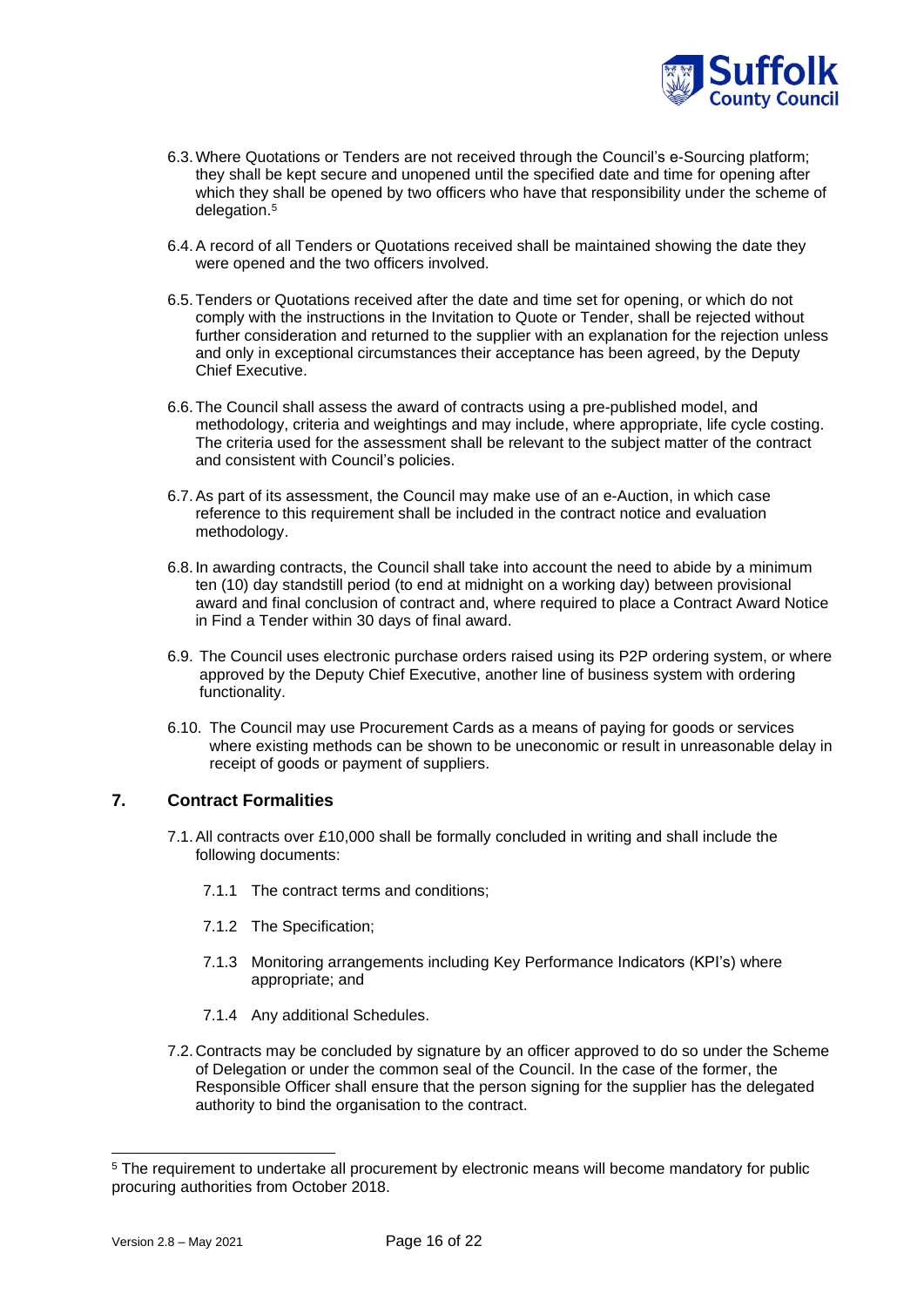

- 7.3. Unless otherwise agreed by the Head of Legal Services, a contract must be sealed as a deed by the Council and executed as a deed by the other party where:
	- 7.3.1 The Council wishes to enforce the terms of the contract for more than six (6) years after its end, for example in property or construction contracts;
	- 7.3.2 There is any doubt that valid Consideration is being given; and
	- 7.3.3 The value of the contract is greater than £500,000.

## <span id="page-16-0"></span>**8. Performance Bonds and Guarantees**

- 8.1.The Responsible Officer shall consult the Deputy Chief Executive on whether a Performance Bond or Parent Company Guarantee is required in the following circumstances:
	- 8.1.1. Where the Total Aggregate Value is greater than £500,000 and where it is proposed that stage or advance payments are made and there is concern about the stability of the supplier; a Performance Bond may be considered.
	- 8.1.2. Where the Total Aggregate Value exceeds £250,000 and the award has been based on the evaluation of a parent company and there is some concern over the stability of the Tendering supplier; a Parent Company Guarantee may be considered.
- 8.2. The Responsible Officer must seek approval from the Deputy Chief Executive before using any Performance Bond or Parent Company Guarantee.

## <span id="page-16-1"></span>9. **Disposal of Goods**

- 9.1.Chief Officers and Heads of Service shall decide on the fairest and most appropriate method of disposal to achieve the best overall value for money for the Council. The decision may take into account the Council's wider policy objectives.
- 9.2.Chief Officers and Heads of Service shall ensure that any requirements relating to the security of data or health and safety are complied with fully before offering any goods for disposal.
- 9.3.The following methods of disposal may be considered:
	- 9.3.1. Public Auction;
	- 9.3.2. Inviting sealed bids following an advertisement;
	- 9.3.3. Use of a Corporate Contract for disposal;
	- 9.3.4. Offer for sale at a fixed price;
	- 9.3.5. Donation to the voluntary or community sector; or
	- 9.3.6. Any other process for disposal approved from time to time by the Head of Assets & Investment
- 9.4. Income from the sale of capital assets shall be used in accordance with Financial Procedures.

#### <span id="page-16-2"></span>**10. Contract Management**

10.1. Chief Officers and Heads of Service shall ensure arrangements are put in place for the effective management of all contracts, consistent with the Council's Contract Management Policy and Framework and the Contract Management Minimum Standards (Basic Ask).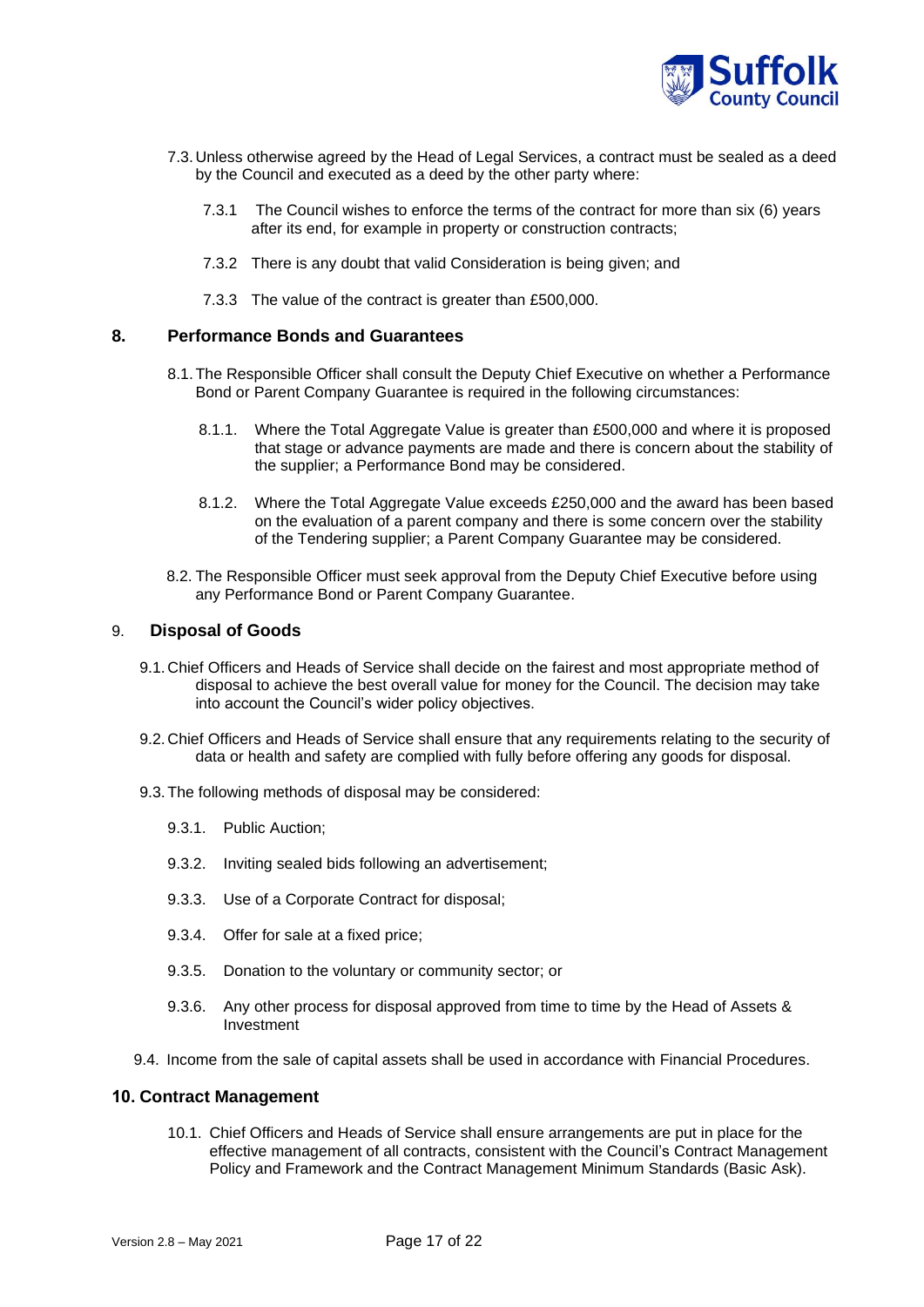

- 10.2. Contracts shall be managed in respect of:
	- 10.2.1 Performance against relevant outcomes / Key Performance Indicators' (KPI's) in respect of;
	- 10.2.2 Health and Safety;
	- 10.2.3 Risk Management and Business Continuity;
	- 10.2.4 Equalities and Inclusion;
	- 10.2.5 Environmental outcomes;
	- 10.2.6 Delivery of Social Value outcomes.
	- 10.2.7 Compliance with the contract terms and specification and external registration requirements;
	- 10.2.8 Value for money and quality improvements;
	- 10.2.9 User satisfaction; and
	- 10.2.10 Supplier financial stability.
- 10.3. Contracts shall be managed to establish and develop mutually advantageous contractual relationships between the Council and suppliers and to ensure that end of contract transfer arrangements are conducted without detriment to continuity of supply or service.
- 10.4. Provider performance including performance against KPI's and any deductions made for poor performance up to and including premature termination, shall be recorded in sufficient detail to ensure a working record of performance is available throughout the contract term.

## <span id="page-17-0"></span>**11. Variation to Contracts**

- 11.1. Contract Extensions
	- 11.1.1 Contracts may be extended where permitted by, and in accordance with, the terms of the original contract. Prior to extending a contract the Responsible Officer shall establish and record whether such extension offers continuing value for money using current market benchmarks.
- 11.2. Variations to existing contracts
	- 11.2.1 Before granting any variation to contract, the Responsible Officer shall consider whether the proposed variation is lawful under the Public Contracts Regulations 2015 and in accordance with the original terms of the contract by consulting with the Deputy Chief Executive, who will consult with whoever necessary, including the Cabinet Member if appropriate before the variation may take place;
	- 11.2.2 Variations to contract which, by their nature, are Key Decisions are subject to the approval of Cabinet or Full Council as directed by the Head of Legal Services.
	- 11.2.3 No additional goods, services or works will be permitted where the value of the variation exceeds 50% of the Total Aggregate Value for goods, services or works and/or would fundamentally alter the nature of the original contract in terms of scope or, timescales for performance.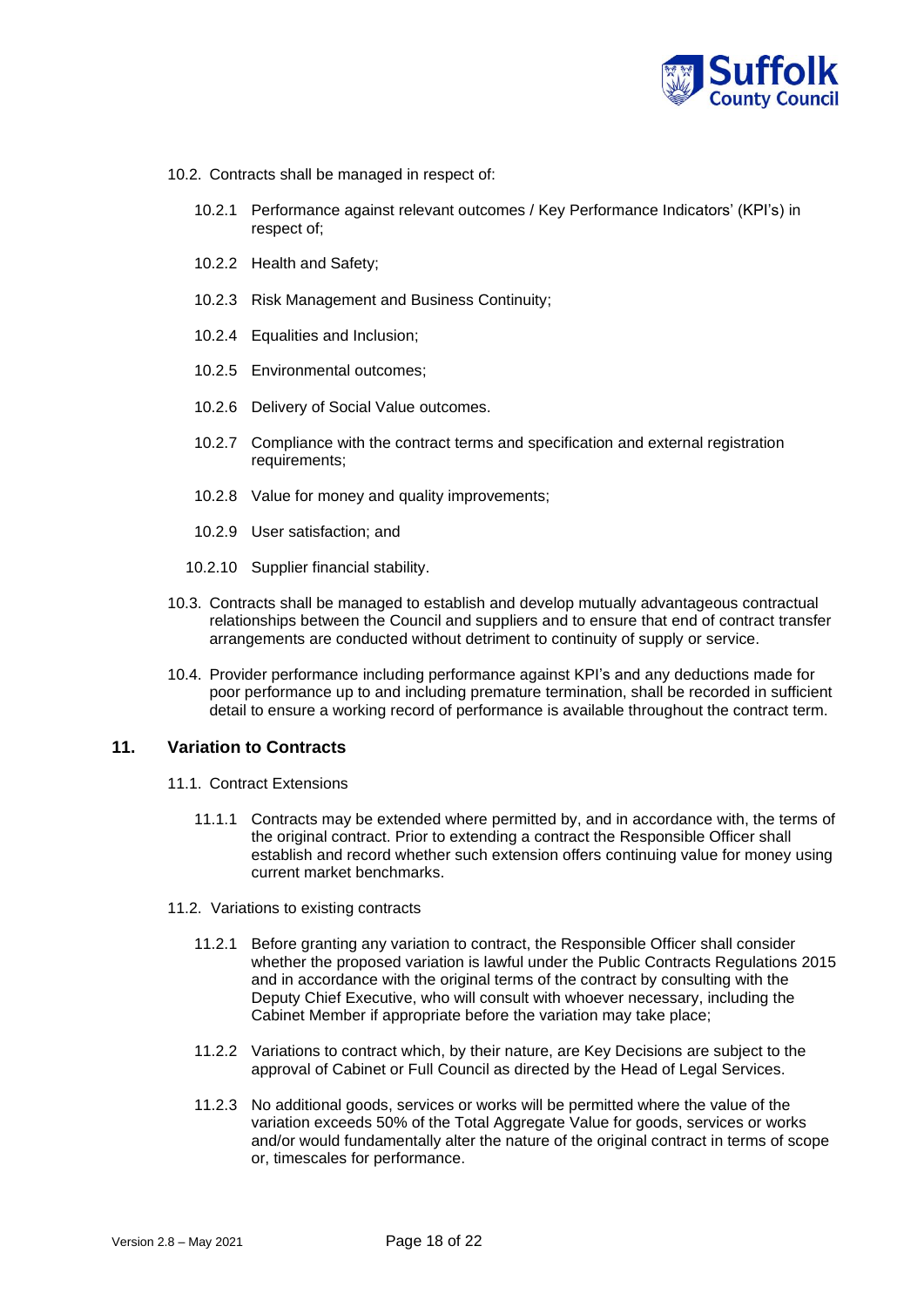

- 11.2.4 For contracts in excess of the Threshold value, the Responsible Officer shall publish a notice in Find A Tender where additional works are requested as in Para 11.2.3 and/or where a minor variation to contract has the effect of increasing the Total Aggregate Value by 10% for goods and services or 15% for works;
- 11.2.5 The Responsible Officer should ensure that any changes to budgets, as a consequence of contract variation, are dealt with in accordance with the procedures laid down in the Financial Procedures in part 4 of the Councils constitution.

# <span id="page-18-0"></span>**12. Market Engagement**

- 12.1. The Council uses the principles of the document 'Commissioning in Suffolk' in developing its commissioning intentions and procurement strategy.
- 12.2. The Council recognises the benefit of engaging with the supplier market in a two-way flow of information regarding its future procurement intentions where these are likely to involve significant changes to current supply arrangements or service delivery or are likely to require new and innovative methods from the supply market.
- 12.3. Where it is considered beneficial to undertake a market engagement, Chief Officers and Heads of Service may, in consultation with the Deputy Chief Executive, engage with the supplier market to inform future services and contract intentions.
- 12.4. Care shall be taken to advise suppliers involved in market engagement exercises that their involvement in the exercise should not be taken as an indication of future business and to ensure that no supplier or suppliers gain an unfair competitive advantage through their involvement in market shaping activities; in particular advice will not be sought on the preparation of a Quotation or Tender from any supplier who may have a subsequent commercial interest in them.
- 12.5. Where suppliers are asked to contribute to the development of service specifications or specifications for goods or works, care shall be taken to ensure that:
	- 12.5.1 Copyright or Intellectual Property owned by suppliers is protected; and
	- 12.5.2 The final specification is generic and does not have the effect of distorting or otherwise influencing the market.

# <span id="page-18-1"></span>**13. Working Collaboratively**

- 13.1. The Deputy Chief Executive shall make available, as Corporate Contracts; arrangements entered into by other public contracting authorities, which the Council is entitled to use.
- 13.2. The Deputy Chief Executive shall, where excess capacity exists, be able to offer professional procurement support and advice to other public contracting authorities.
- 13.3. The Deputy Chief Executive shall engage with other public contracting authorities to enter into joint or collaborative contracts or frameworks to be Tendered, either by the Council itself, or another public contracting authority.
- 13.4. The Council shall only use such agreements where they:
	- 13.4.1 Have been awarded in full compliance with the rules surrounding public procurement and that the Council is legally entitled to use the agreement;
	- 13.4.2 Are not subject to or under threat of a formal legal challenge either in whole or in part;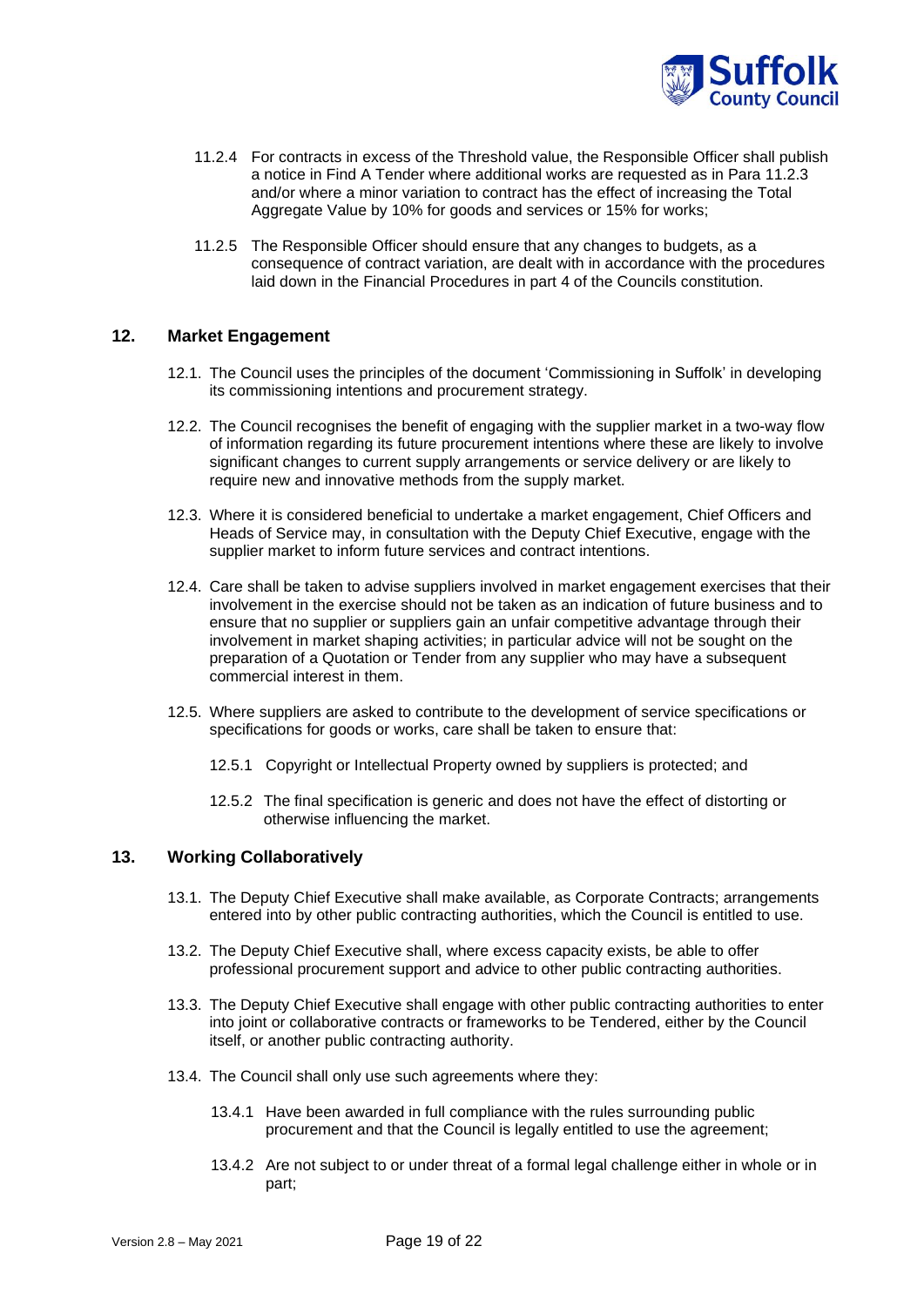

- 13.4.3 Demonstrate best value for the Council;
- 13.4.4 Are consistent with the Councils aims and objectives; and
- 13.4.5 Promote best practice.
- 13.5. Chief Officers and Heads of Service shall consult the Deputy Chief Executive before using any framework or collaborative contract not currently held on the list of Corporate Contracts.

# <span id="page-19-0"></span>**14. Review and Update of these Rules**

14.1. These Rules shall be reviewed and updated as may be required to ensure they remain consistent with the Council's legal obligations as a public procuring authority and are in line with the priorities, corporate objectives and procurement strategy.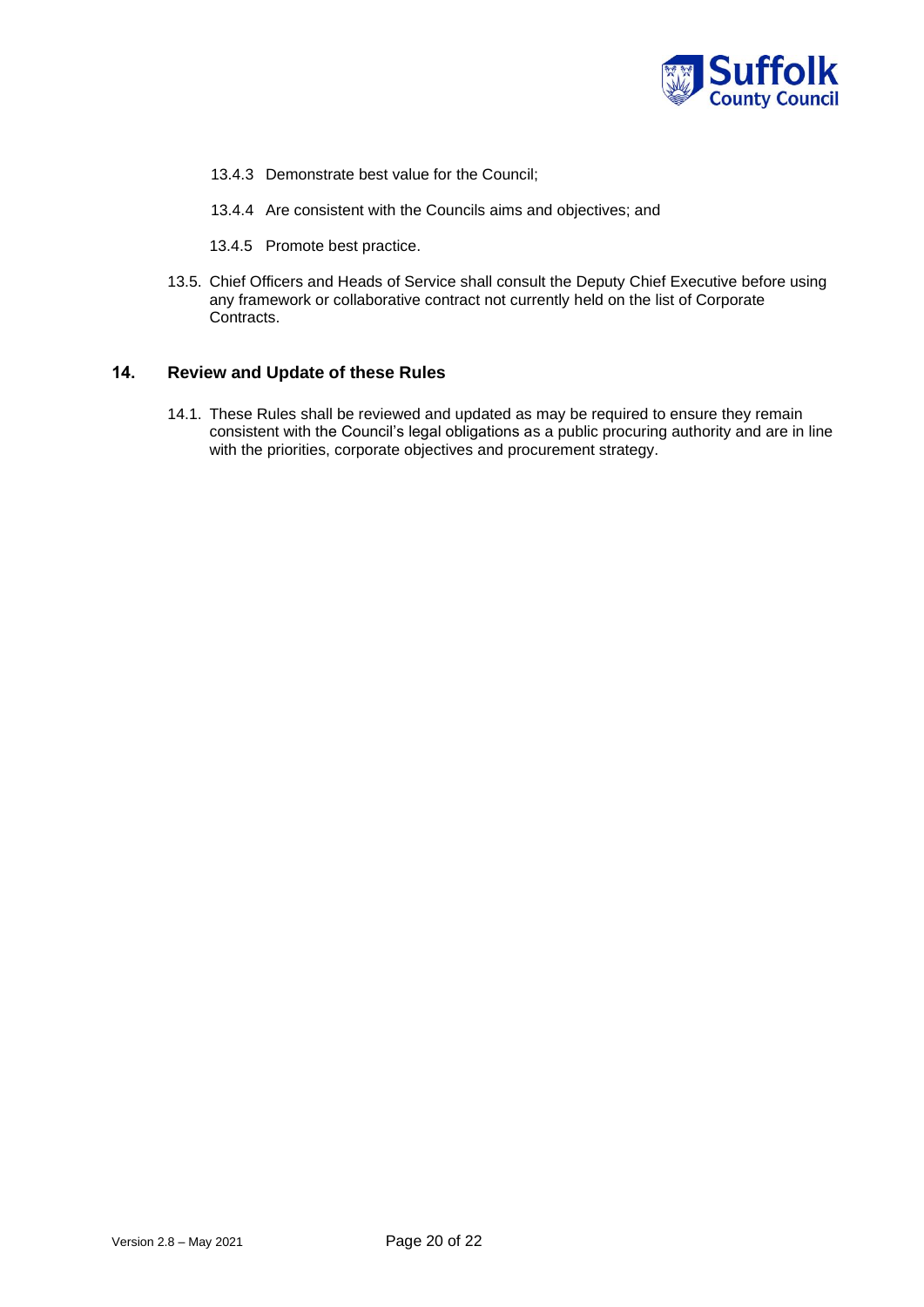

# **Appendix 1 – Agreed Line Of Business Contracts Databases**

All contracts with a value greater than £5000 and all grants, are recorded on Suffolk Sourcing or an agreed line of business database for publication under the Data Transparency Rules.

Line of business databases agreed to be used:-

- Liquidlogic (ACS)
- Diva (Passenger Transport)